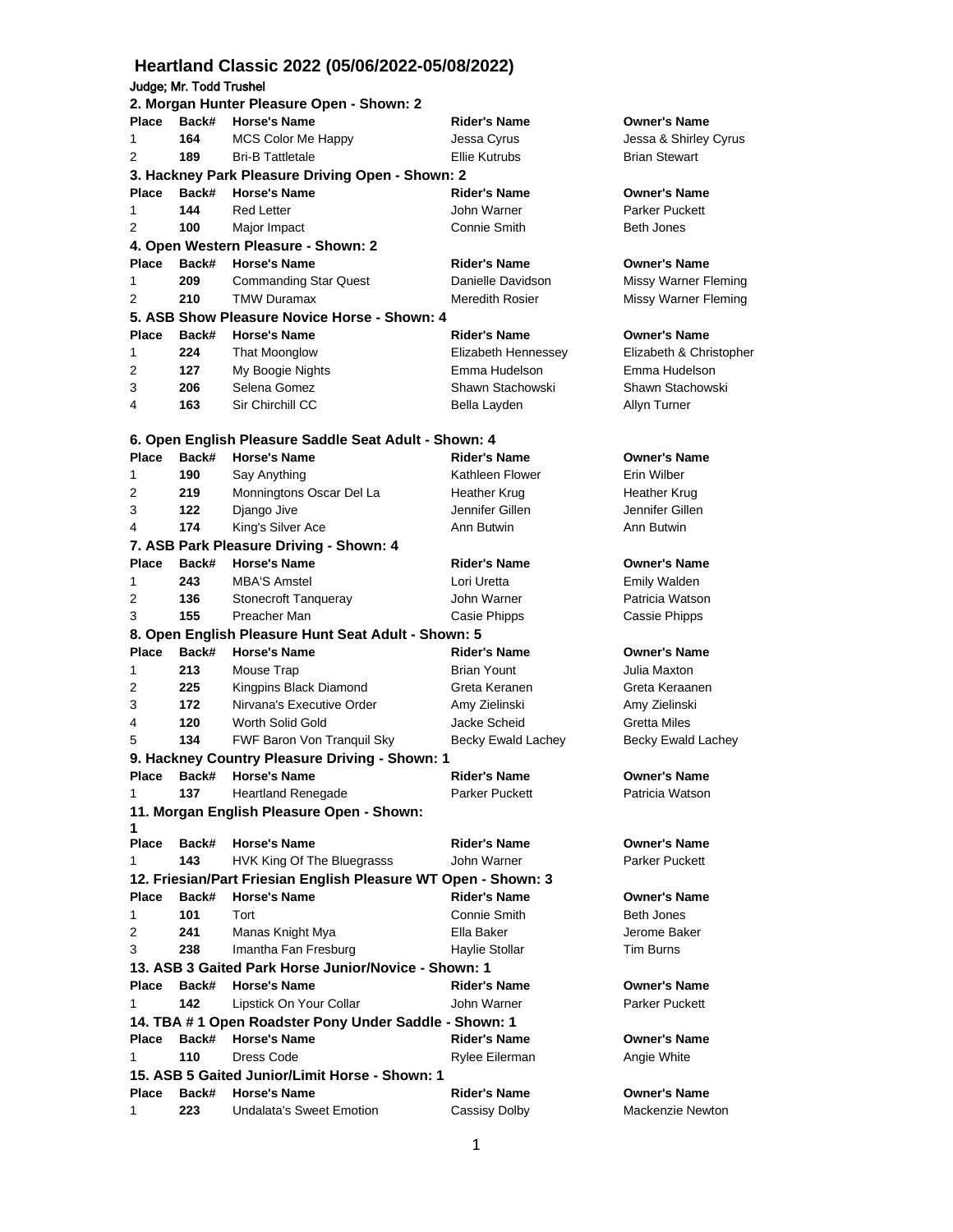|              |       | 16. ASB/Open Ranch Horse Pleasure - Shown: 5                    |                                     |                                     |
|--------------|-------|-----------------------------------------------------------------|-------------------------------------|-------------------------------------|
| Place        | Back# | <b>Horse's Name</b>                                             | Rider's Name                        | <b>Owner's Name</b>                 |
| 1            | 132   | Early Dance                                                     | Julie Ringler                       | Julie Ringler                       |
| 2            | 204   | Arrington Cat                                                   | Makayla Miller                      | Makayla Miller                      |
| 3            | 156   | Southwind's Talladega                                           | Jaci Goings                         | Jaci Goings                         |
| 4            | 169   | <b>EKL Poetry In Motion</b>                                     | Amy Jennings                        | Amy Jennings                        |
| 5            | 152   | Gypsum                                                          | Kaitlynn Hollar                     | Kaitlynn & Megan Williams           |
| 1            |       | 17. Road Horse Under Saddle Open - Shown:                       |                                     |                                     |
| <b>Place</b> | Back# | <b>Horse's Name</b>                                             | <b>Rider's Name</b>                 | <b>Owner's Name</b>                 |
| 1            | 228   | Its Miller Time                                                 | <b>Adriane Powley</b>               | <b>Bobbie Hausfeld</b><br>Henderson |
|              |       | 18. Open Pleasure Driving Horse & Pony All Breeds - Shown: 3    |                                     |                                     |
| <b>Place</b> | Back# | <b>Horse's Name</b>                                             | <b>Rider's Name</b>                 | <b>Owner's Name</b>                 |
| 1            | 102   | <b>Heartland Thunder Cracking</b>                               | Connie Smith                        | <b>Beth Jones</b>                   |
| 2            | 140   | Gene's Independence                                             | John Warner                         | Deborah Perkins                     |
| 3            | 158   | Twin Willow's Washington                                        | Michelle Elliott                    | Michelle Elliott                    |
|              |       | 19. Friesian/Part Friesian English Pleasure WTC Open - Shown: 2 |                                     |                                     |
| <b>Place</b> | Back# | <b>Horse's Name</b>                                             | <b>Rider's Name</b>                 | <b>Owner's Name</b>                 |
| 1            | 239   | Anastasia's Leopold Maximus                                     | Haylie Stollar                      | Kim & Deb Baker                     |
| 2            | 240   | Melchior Fan D'Ioop                                             | Ella Baker                          | Jerome Baker                        |
|              |       | 20. ASB Country Pleasure AOTR - Shown: 2                        |                                     |                                     |
| <b>Place</b> | Back# | <b>Horse's Name</b>                                             | <b>Rider's Name</b>                 | <b>Owner's Name</b>                 |
| 1            | 112   | Roselane's Starry Starry                                        | Angie White                         | Angie White                         |
| 2            | 160   | Royal Crest's Stone                                             | Katy Cook Granby                    | Katy Cook & Jon Granby              |
|              |       | 21. TBA 2 Western Seat Equitation All Ages W/J - Shown: 1       |                                     |                                     |
| <b>Place</b> | Back# | <b>Horse's Name</b>                                             | <b>Rider's Name</b>                 | <b>Owner's Name</b>                 |
| 1            | 130   | Playmor's Date Night                                            | Ella Turner                         | <b>Elaine Rosier</b>                |
|              |       | 23. UPHA Walk/Trot Equitation 10 & Under - Shown: 3             |                                     |                                     |
| <b>Place</b> | Back# | <b>Horse's Name</b>                                             | <b>Rider's Name</b>                 | <b>Owner's Name</b>                 |
|              |       |                                                                 |                                     |                                     |
|              |       |                                                                 |                                     |                                     |
| 1            | 162   | Ch Stavinsky                                                    | Cora Holland                        | Cora Holland                        |
| 2            | 191   | Harlan's Star Material GCH                                      | Adriana Akers                       | Kathleen Flower                     |
| 3            | 185   | RWC Tia Margarita                                               | Kelsey Fortner                      | Kelsey Fortner                      |
|              |       | 24. Open English Pleasure WT Novice Rider All Ages - Shown: 8   |                                     |                                     |
| <b>Place</b> | Back# | <b>Horse's Name</b>                                             | <b>Rider's Name</b>                 | <b>Owner's Name</b>                 |
| 1            | 166   | Stellaluna                                                      | <b>Blair Fischback</b>              | Megan Fischback                     |
| 2            | 164   | <b>MCS Color Me Happy</b>                                       | <b>Alison Gilbert</b>               | Jessa & Shirley Cyrus               |
| 3            | 232   | <b>Bluesville Thrill</b>                                        | Ilana Menges                        | <b>Bobbie Hausfeld</b><br>Henderson |
| 4            | 157   | MM Cory                                                         | Emma Weller                         | Jaci Goings                         |
| 5            | 244   | Callaways Its My Turn Now                                       | Debbie & Vince Newsome              | Debbie & Vince Newsome              |
| 6            | 231   | Jasper                                                          | Hailey Neu                          | Anna Hutchinson                     |
| 7            | 182   | Reedann's Count The                                             | Katie Mccrory                       | Katie Mccrory                       |
|              |       | 25. UPHA Challenge Cup 17 & Under - Shown: 1                    |                                     |                                     |
| <b>Place</b> | Back# | <b>Horse's Name</b>                                             | <b>Rider's Name</b>                 | <b>Owner's Name</b>                 |
| 1            | 181   | Talk Me Up                                                      | Kalli Laird                         | Katie Burke                         |
|              |       | 26. ASB Show Pleasure Masters 50 & Over - Shown: 4              |                                     |                                     |
| <b>Place</b> | Back# | <b>Horse's Name</b>                                             | <b>Rider's Name</b>                 | <b>Owner's Name</b>                 |
| 1.           | 248   | <b>Undulatas Sweet Honey</b>                                    | Ann Moro                            | <b>Edward Bennett</b>               |
| 2            | 234   | <b>High Reviews</b>                                             | <b>Bobbie Hausfeld</b><br>Henderson | <b>Bobbie Hausfeld</b><br>Henderson |
| 3            | 205   | The Royal Storm                                                 | Shawn Stachowski                    | Shawn Stachowski                    |
| 4            | 178   | Callaway's Campaign                                             | Rhonda Feldman                      | Rhonda Feldman                      |
|              |       | 27. Open Western Pleasure W/J All Ages - Shown: 1               |                                     |                                     |
| <b>Place</b> | Back# | <b>Horse's Name</b>                                             | <b>Rider's Name</b>                 | <b>Owner's Name</b>                 |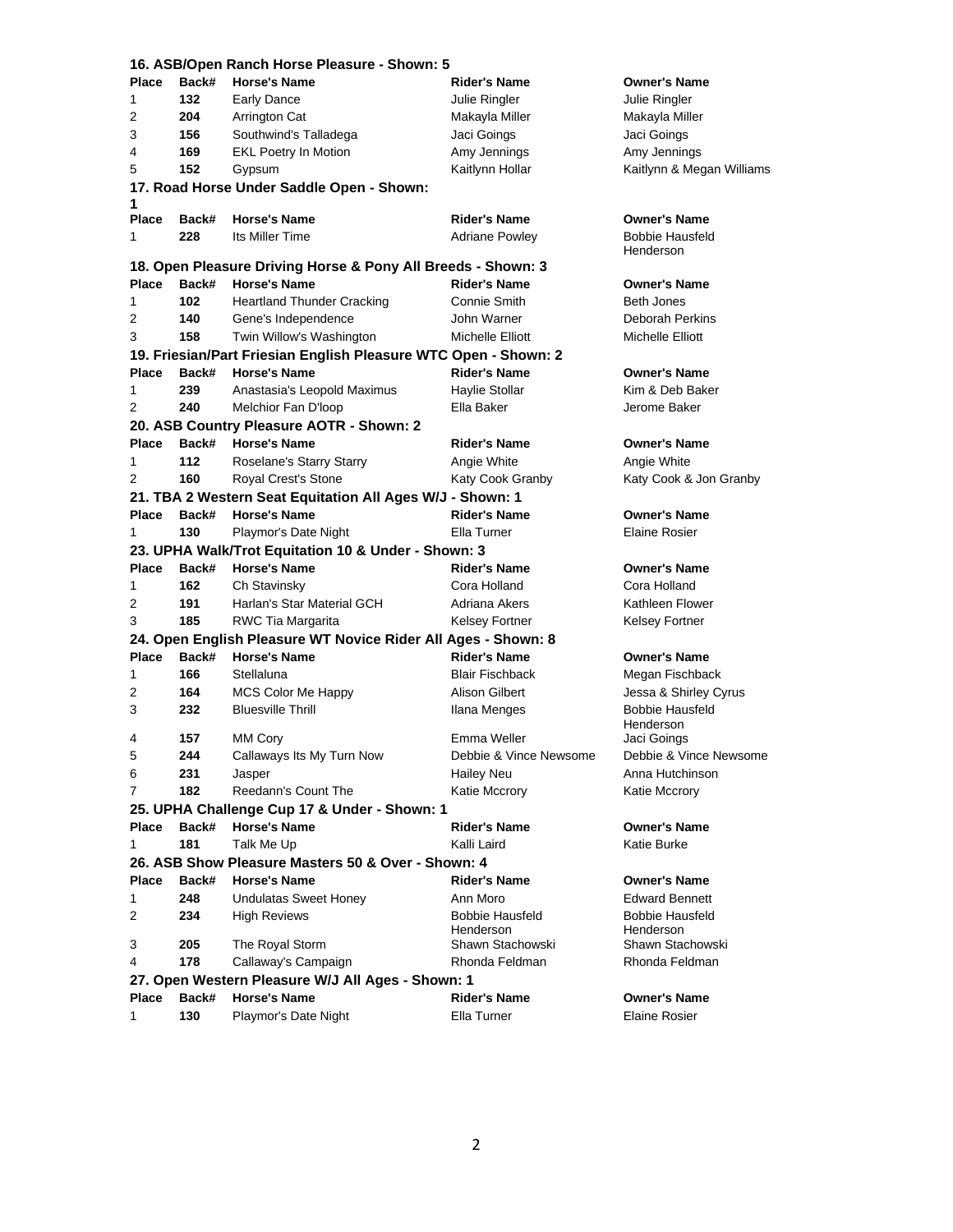|              | 28. ASB 5 Gaited Show Pleasure - Shown: 7 |                                                                           |                       |                                     |  |
|--------------|-------------------------------------------|---------------------------------------------------------------------------|-----------------------|-------------------------------------|--|
| <b>Place</b> | Back#                                     | <b>Horse's Name</b>                                                       | <b>Rider's Name</b>   | <b>Owner's Name</b>                 |  |
| 1            | 123                                       | CC Uncommon Courage                                                       | Marianne Gauger       | Marianne Gauger                     |  |
| 2            | 212                                       | I See You                                                                 | Paula Shew            | Paula Shew                          |  |
| 3            | 246                                       | <b>Everlasting Memories</b>                                               | Mary Brooks           | Kathleen Ross Scalpetti             |  |
| 4            | 192                                       | Undalata's GQ                                                             | Michelle Quinn        | Michelle Quinn                      |  |
| 5            | 125                                       | <b>Start The Game</b>                                                     | Katie Lindamood       | Katie Lindamood                     |  |
| 6            | 250                                       | Seraphs Wonder Annie                                                      | Michelle Mayhugh      | Evelyn Mayhugh                      |  |
| 7            | 230                                       | Sydneys Divine Elegance                                                   | <b>Hailey Neu</b>     | <b>Bobbie Hausfeld</b><br>Henderson |  |
|              |                                           | 29. Hackney Pony Open - Shown: 2                                          |                       |                                     |  |
| <b>Place</b> | Back#                                     | <b>Horse's Name</b>                                                       | <b>Rider's Name</b>   | <b>Owner's Name</b>                 |  |
| 1            | 237                                       | Senator                                                                   | Connie Smith          | <b>Beth Jones</b>                   |  |
| 2            | 116                                       | Nobu                                                                      | Jackie Hawkes         | Jackie Hawkes                       |  |
|              |                                           | 30. ASB Country Pleasure Novice Horse - Shown: 5                          |                       |                                     |  |
| <b>Place</b> | Back#                                     | <b>Horse's Name</b>                                                       | <b>Rider's Name</b>   | <b>Owner's Name</b>                 |  |
| 1            | 194                                       | Pinekrest's Evening Shade                                                 | Erin Wilber           | Smith Equine LLC                    |  |
| 2            | 202                                       | Queen Of The South                                                        | <b>Emily Gruden</b>   | <b>Emily Gruden</b>                 |  |
| 3            | 105                                       | Harley's Belle                                                            | Corine Koogler        | Joan Hammond                        |  |
| 4            | 138                                       | Wayne Ridge Seahorse                                                      | <b>Parker Puckett</b> | Patricia Watson                     |  |
| 5            | 153                                       | Patrick Jane                                                              | Emma Weller           | Cory Coburn                         |  |
|              |                                           | 32. ASB 3 Gaited Jr Exh & Adult Amateur Concurrent - Shown: 2             |                       |                                     |  |
| Place        | Back#                                     | <b>Horse's Name</b>                                                       | <b>Rider's Name</b>   | <b>Owner's Name</b>                 |  |
| 1            | 214                                       | <b>Rumore And Roses NKF</b>                                               | Olivia Braswell       | Olivia & Amy Braswell               |  |
| 2            | 128                                       | Pyromanium                                                                | Martha Denton Faesi   | Martha Denton Faesi                 |  |
|              |                                           | 33. Hackney Show Pleasure Driving Adult Amateur - Shown: 3                |                       |                                     |  |
| Place        | Back#                                     | <b>Horse's Name</b>                                                       | <b>Rider's Name</b>   | <b>Owner's Name</b>                 |  |
| 1            | 115                                       | Reedann's Liberace                                                        | Jackie Hawkes         | Jackie Hawkes                       |  |
| 2            | 256                                       | <b>Heartland Walk The Line</b>                                            | Michelle Quinn        | <b>Beth Jones</b>                   |  |
| 3            | 158                                       | Twin Willow's Washington                                                  | Michelle Elliott      | Michelle Elliott                    |  |
|              |                                           | 34. Saddle & Bridle Hunt Seat Classic - Shown: 7                          |                       |                                     |  |
| <b>Place</b> | Back#                                     | <b>Horse's Name</b>                                                       | <b>Rider's Name</b>   | <b>Owner's Name</b>                 |  |
| 1            | 172                                       | Nirvana's Executive Order                                                 | Amy Zielinski         | Amy Zielinski                       |  |
| 2            | 203                                       | Joshua Sam                                                                | <b>Emily Gruden</b>   | Katlin & Mary Kay Zimmerly          |  |
| 3            | 225                                       | Kingpins Black Diamond                                                    | Greta Keranen         | Greta Keraanen                      |  |
| 4            | 170                                       | <b>Be Tempted</b>                                                         | Luke Fisher           | <b>Holly Fisher</b>                 |  |
| 5            | 186                                       | Make It A Double                                                          | Alexa Finley          | Alexa Finley                        |  |
| 6            | 196                                       | On Pointe                                                                 | Tari Henderson        | Tari Henderson                      |  |
| 7            | 199                                       | Carriage Hill's Dancing On                                                | Maggie Mackintosh     | Maggie Mackintosh/Evelyn            |  |
|              |                                           |                                                                           |                       |                                     |  |
|              | Back#                                     | 35. ASB 3 Gaited Open/Novice Concurrent - Shown: 2<br><b>Horse's Name</b> |                       | Owner's Name                        |  |
| Place        |                                           |                                                                           | Rider's Name          |                                     |  |
| 1            | 222                                       | Roselanes First In Line                                                   | Sena Bowling          | Barbars & Keith Pionk               |  |
| 2            | 177                                       | Nuttin But Royalty                                                        | Mike McIntosh         | <b>Margaret Tirkes</b>              |  |
|              |                                           | 37. ASB 3 Gaited Show Pleasure Adult Amateur 18-49 - Shown: 4             |                       |                                     |  |
| Place        | Back#                                     | <b>Horse's Name</b>                                                       | <b>Rider's Name</b>   | <b>Owner's Name</b>                 |  |
| 1            | 252                                       | Lovey Dovey                                                               | Erin Young            | Erin Young                          |  |
| 2            | 200                                       | Our Gal Sal                                                               | Maggie Mackintosh     | Maggie Mackintosh/Evelyn            |  |
| 3            | 122                                       | Django Jive                                                               | Jennifer Gillen       | Jennifer Gillen                     |  |
| 4            | 173                                       | Caper's Impressive                                                        | Eliza Payne           | Eliza Payne                         |  |
|              |                                           | 38. Hackney Roadster Pony Open - Shown: 3                                 |                       |                                     |  |
| Place        | Back#                                     | <b>Horse's Name</b>                                                       | <b>Rider's Name</b>   | <b>Owner's Name</b>                 |  |
| 1            | 195                                       | <b>Heartland Jameson</b>                                                  | Travis Smith          | <b>Travis Smith</b>                 |  |
| 2            | 117                                       | X-Tremely Stylish                                                         | Linda Park Milani     | Linda Park Milani                   |  |
| 3            | 253                                       | Si Senior                                                                 | John Nelson           | McKenzie Maple                      |  |
|              |                                           | 39. Open Pleasure Hunt Seat Junior Exhibitor - Shown: 1                   |                       |                                     |  |
| Place        | Back#                                     | <b>Horse's Name</b>                                                       | <b>Rider's Name</b>   | <b>Owner's Name</b>                 |  |
| 1.           | 171                                       | Light And Liberty                                                         | Luke Fisher           | <b>Holly Fisher</b>                 |  |
|              |                                           | 41. ASB Park Horse FMT Jr Exhibitor 17 & Under - Shown: 1                 |                       |                                     |  |
| Place        | Back#                                     | <b>Horse's Name</b>                                                       | <b>Rider's Name</b>   | <b>Owner's Name</b>                 |  |
| 1            | 142                                       | Lipstick On Your Collar                                                   | <b>Parker Puckett</b> | Parker Puckett                      |  |
|              |                                           |                                                                           |                       |                                     |  |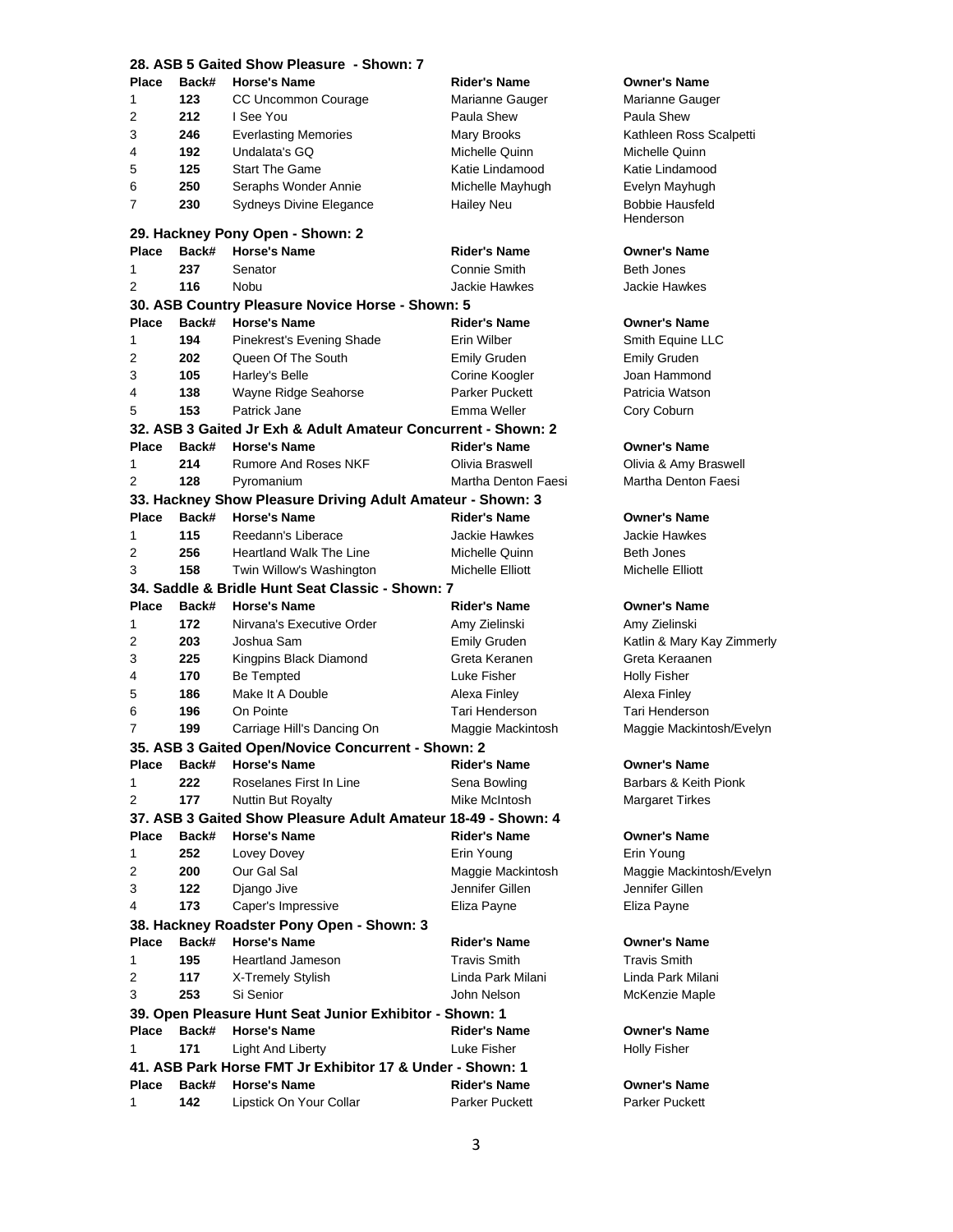|              |                                         | 42. Saddle Type Horse Western Equipment Open - Shown: 2  |                       |                               |  |  |
|--------------|-----------------------------------------|----------------------------------------------------------|-----------------------|-------------------------------|--|--|
| <b>Place</b> | Back#                                   | <b>Horse's Name</b>                                      | <b>Rider's Name</b>   | <b>Owner's Name</b>           |  |  |
| 1            | 218                                     | Paddington's Mark Of                                     | Holly Armstrong       | Holly Armstrong               |  |  |
| 2            | 139                                     | <b>Country Strong</b>                                    | <b>Hope Puckett</b>   | Patricia Watson               |  |  |
|              | 43. ASB 5 Gaited Open/Novice - Shown: 1 |                                                          |                       |                               |  |  |
| Place        | Back#                                   | <b>Horse's Name</b>                                      | <b>Rider's Name</b>   | <b>Owner's Name</b>           |  |  |
| 1            | 226                                     | Arrowheads Shaka Zulu                                    | Sena Bowling          | <b>Taylor Creek Stables</b>   |  |  |
|              |                                         | 44. TBA #3 PLEASURE PONY UNDER SADDLE OPEN WT - Shown: 1 |                       |                               |  |  |
| Place        | Back#                                   | <b>Horse's Name</b>                                      | <b>Rider's Name</b>   | <b>Owner's Name</b>           |  |  |
| 1            | 144                                     | <b>Red Letter</b>                                        | <b>Parker Puckett</b> | Parker Puckett                |  |  |
|              |                                         |                                                          |                       |                               |  |  |
|              |                                         | 45. Academy Horsemanship Adult WTC - Shown: 7            |                       |                               |  |  |
| <b>Place</b> | Back#                                   | <b>Horse's Name</b>                                      | <b>Rider's Name</b>   | <b>Owner's Name</b>           |  |  |
| 1            | 78                                      | Kris Kogler                                              | Kris Kogler           | <b>Stillwater Farm</b>        |  |  |
| 2            | 58                                      | Kim Stephens                                             | Kim Stephens          | Sandy Run Stables             |  |  |
| 3            | 82                                      | Maia Wiederhold                                          | Maia Wiederhold       | <b>Taylor Creek Stables</b>   |  |  |
| 4            | 16                                      | Sara McQueen                                             | Sara Mc Queen         | <b>Trinity Farm</b>           |  |  |
| 5            | 81                                      | Gabrielle Stephens                                       | Gabrielle Stephens    | <b>Taylor Creek Stables</b>   |  |  |
| 6            | 75                                      | Ashley Worthy                                            | Ashley Worthy         | Lookaway Farm                 |  |  |
|              |                                         | 46. Academy Showmanship Adult WTC - Shown: 7             |                       |                               |  |  |
| Place        | Back#                                   | <b>Horse's Name</b>                                      | <b>Rider's Name</b>   | <b>Owner's Name</b>           |  |  |
| 1            | 81                                      | Gabrielle Stephens                                       | Gabrielle Stephens    | <b>Taylor Creek Stables</b>   |  |  |
| 2            | 82                                      | Maia Wiederhold                                          | Maia Wiederhold       | <b>Taylor Creek Stables</b>   |  |  |
| 3            | 78                                      | Kris Kogler                                              | Kris Kogler           | <b>Stillwater Farm</b>        |  |  |
| 4            | 58                                      | Kim Stephens                                             | Kim Stephens          | Sandy Run Stables             |  |  |
| 5            | 87                                      | Krystal Claiborne                                        | Krystal Claiborne     | <b>Trinity Farm</b>           |  |  |
| 6            | 16                                      | Sara McQueen                                             | Sara Mc Queen         | <b>Trinity Farm</b>           |  |  |
|              |                                         | 47. Academy Horsemanship 17 & Under WTC - Shown: 7       |                       |                               |  |  |
| Place        | Back#                                   | <b>Horse's Name</b>                                      | <b>Rider's Name</b>   | <b>Owner's Name</b>           |  |  |
| 1            | 50                                      | Maggie Stahl                                             | Maggie Stahl          | Cape Cod Equestrian<br>Center |  |  |
| 2            | 59                                      | Susannah Whitehouse                                      | Susannah Whitehouse   | Sandy Run Stables             |  |  |
| 3            | 15                                      | Zoiee Peterson                                           | Zoiee Peterson        | Mary Lynn Foster              |  |  |
| 4            | 74                                      | Rebecca Kjerstad                                         | Rebecca Kjerstad      | Samantha Hegstrom             |  |  |
| 5            | 69                                      | Avery Watson                                             | Avery Watson          | Sandy Run Stables             |  |  |
| 6            | 24                                      | Annabell Gripe                                           | Annabell Gripe        | <b>Select Show Horses</b>     |  |  |
| 47.b         |                                         | Academy Horsemanship 17 & Under WTC B - Shown: 8         |                       |                               |  |  |
| <b>Place</b> | Back#                                   | <b>Horse's Name</b>                                      | <b>Rider's Name</b>   | <b>Owner's Name</b>           |  |  |
| 1            | 79                                      | Rose Schultz                                             | Rose Schultz          | <b>Stillwater Farm</b>        |  |  |
| 2            | 25                                      | Elaina Smith                                             | Elaina Smith          | <b>Select Show Horses</b>     |  |  |
| 3            | 49                                      | Hannah Abrams                                            | Hannah Abrams         | Cape Cod Equestrian<br>Center |  |  |
| 4            | 61                                      | Madelyn Burnside                                         | Madelyn Burnside      | Sandy Run Stables             |  |  |
| 5            | 73                                      | <b>Carrie Petree</b>                                     | <b>Carrie Petree</b>  | Highsmith Farm                |  |  |
| 6            | 60                                      | <b>Hadley Crigler</b>                                    | <b>Hadley Crigler</b> | Sandy Run Stables             |  |  |
|              |                                         | 48. Acadmey Showmanship 17 Under WTC - Shown: 7          |                       |                               |  |  |
| Place        | Back#                                   | <b>Horse's Name</b>                                      | <b>Rider's Name</b>   | <b>Owner's Name</b>           |  |  |
| 1            | 50                                      | Maggie Stahl                                             | Maggie Stahl          | Cape Cod Equestrian<br>Center |  |  |
| 2            | 59                                      | Susannah Whitehouse                                      | Susannah Whitehouse   | Sandy Run Stables             |  |  |
| 3            | 24                                      | <b>Annabell Gripe</b>                                    | Annabell Gripe        | <b>Select Show Horses</b>     |  |  |
| 4            | 74                                      | Rebecca Kjerstad                                         | Rebecca Kjerstad      | Samantha Hegstrom             |  |  |
| 5            | 69                                      | Avery Watson                                             | Avery Watson          | Sandy Run Stables             |  |  |
| 6            | 15                                      | Zoiee Peterson                                           | Zoiee Peterson        | Mary Lynn Foster              |  |  |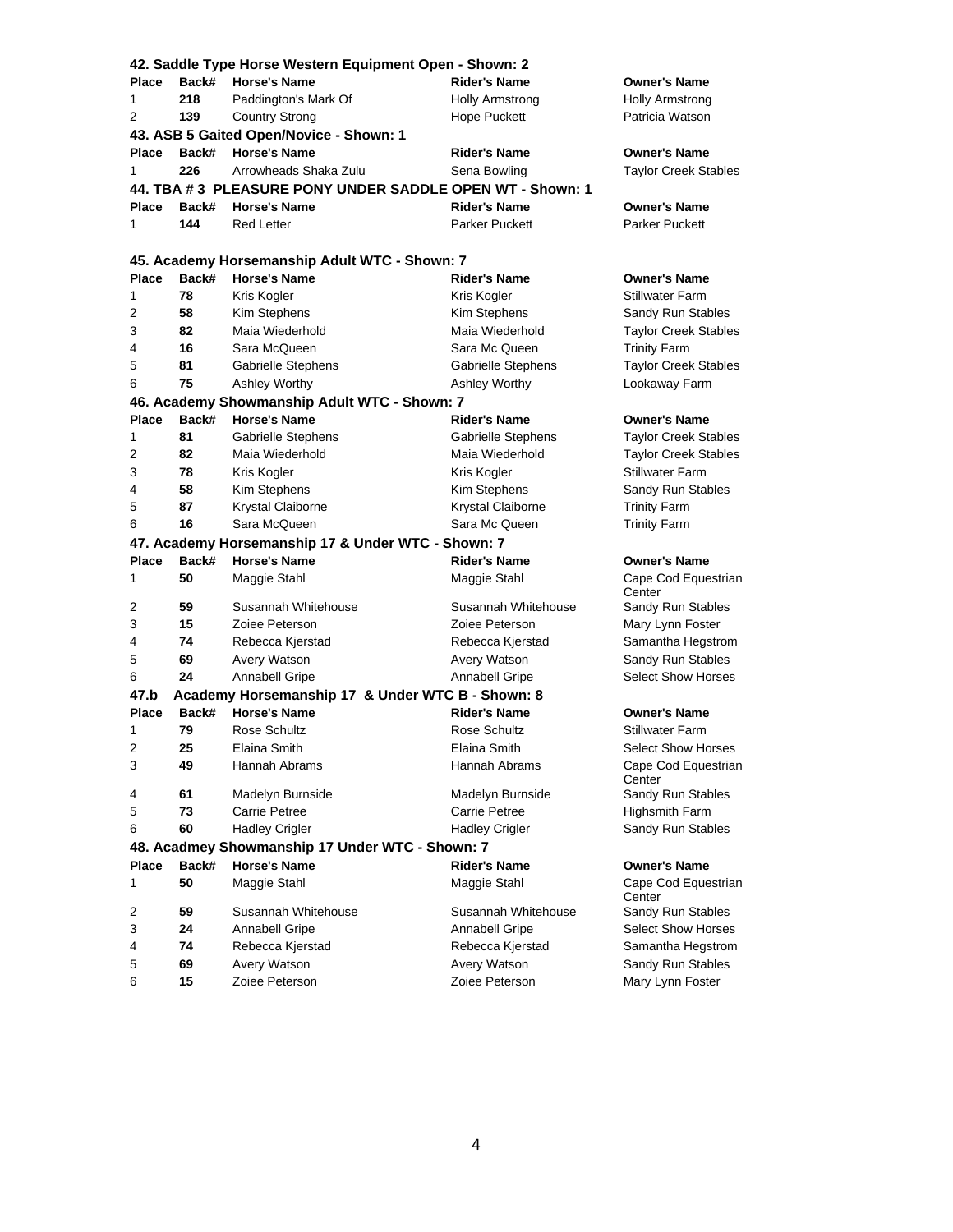|                | 48.b Acadmey Showmanship 17 Under WTC B - Shown: 8 |                                                                     |                          |                               |  |
|----------------|----------------------------------------------------|---------------------------------------------------------------------|--------------------------|-------------------------------|--|
| Place          | Back#                                              | <b>Horse's Name</b>                                                 | <b>Rider's Name</b>      | <b>Owner's Name</b>           |  |
| 1              | 49                                                 | Hannah Abrams                                                       | Hannah Abrams            | Cape Cod Equestrian           |  |
|                |                                                    |                                                                     |                          | Center                        |  |
| 2              | 79                                                 | Rose Schultz                                                        | Rose Schultz             | <b>Stillwater Farm</b>        |  |
| 3              | 61                                                 | Madelyn Burnside                                                    | Madelyn Burnside         | Sandy Run Stables             |  |
| 4              | 73                                                 | <b>Carrie Petree</b>                                                | <b>Carrie Petree</b>     | Highsmith Farm                |  |
| 5              | 60                                                 | <b>Hadley Crigler</b>                                               | <b>Hadley Crigler</b>    | Sandy Run Stables             |  |
| 6              | 25                                                 | Elaina Smith                                                        | Elaina Smith             | <b>Select Show Horses</b>     |  |
|                |                                                    | 49. Academy Horsemanship Adult WT - Shown: 2                        |                          |                               |  |
| Place          | Back#                                              | <b>Horse's Name</b>                                                 | <b>Rider's Name</b>      | <b>Owner's Name</b>           |  |
| 1              | 23                                                 | Joan Razeck                                                         | Joan Razeck              | <b>Select Show Horses</b>     |  |
| $\overline{2}$ | 10                                                 | Katie Dickman                                                       | Katie Dickman            | <b>Gretta Miles</b>           |  |
|                |                                                    |                                                                     |                          |                               |  |
| <b>Place</b>   | Back#                                              | 50. Academy Showmanship Adult WT - Shown: 2<br><b>Horse's Name</b>  | <b>Rider's Name</b>      | <b>Owner's Name</b>           |  |
| 1              | 23                                                 | Joan Razeck                                                         | Joan Razeck              | <b>Select Show Horses</b>     |  |
| 2              | 10                                                 | Katie Dickman                                                       | Katie Dickman            | <b>Gretta Miles</b>           |  |
|                |                                                    |                                                                     |                          |                               |  |
|                | Back#                                              | 51. Academy Horsemanship 14-17 WT - Shown: 5<br><b>Horse's Name</b> | Rider's Name             | <b>Owner's Name</b>           |  |
| <b>Place</b>   |                                                    |                                                                     |                          |                               |  |
| 1              | 80                                                 | Breanna Meeker                                                      | Breanna Meeker           | Stillwater Valley Academy     |  |
| 2              | 88                                                 | Mckay Addison                                                       | Mckay Addison            | <b>Tyler Mountain Stables</b> |  |
| 3              | 17                                                 | Olivia Shillings                                                    | Olivia Shillings         | <b>Trinity Farm</b>           |  |
| 4              | 34                                                 | Aunna Spangler                                                      | Aunna Spangler           | Lost Fortune Stables          |  |
| 5              | 44                                                 | <b>Marcus Standiford</b>                                            | <b>Marcus Standiford</b> | <b>Tyler Mountain Stables</b> |  |
|                |                                                    | 52. Academy Showmanship Walk/Trot 14-17 Years - Shown: 5            |                          |                               |  |
| Place          | Back#                                              | <b>Horse's Name</b>                                                 | <b>Rider's Name</b>      | Owner's Name                  |  |
| 1              | 80                                                 | Breanna Meeker                                                      | Breanna Meeker           | Stillwater Valley Academy     |  |
| 2              | 88                                                 | Mckay Addison                                                       | Mckay Addison            | <b>Tyler Mountain Stables</b> |  |
| 3              | 17                                                 | Olivia Shillings                                                    | Olivia Shillings         | <b>Trinity Farm</b>           |  |
| 4              | 44                                                 | <b>Marcus Standiford</b>                                            | <b>Marcus Standiford</b> | <b>Tyler Mountain Stables</b> |  |
| 5              | 34                                                 | Aunna Spangler                                                      | Aunna Spangler           | <b>Lost Fortune Stables</b>   |  |
|                |                                                    | 53. Academy Horsemanship Walk/Trot 11-13 Years - Shown: 8           |                          |                               |  |
| <b>Place</b>   | Back#                                              | <b>Horse's Name</b>                                                 | <b>Rider's Name</b>      | Owner's Name                  |  |
| 1              | 63                                                 | Mason Cupps                                                         | Mason Cupps              | Sandy Run Stables             |  |
| 2              | 71                                                 | Emalyn Leatherman                                                   | Emalyn Leatherman        | Highsmith Farm                |  |
| 3              | 51                                                 | Skylar Blumke                                                       | Skylar Blumke            | Cape Cod Equestrian<br>Center |  |
| 4              | 28                                                 | <b>Charlotte Dix</b>                                                | <b>Charlotte Dix</b>     | <b>Select Show Horses</b>     |  |
| 5              | 20                                                 | Kyla McQueen                                                        | Kyla McQueen             | Mary Lynn Foster              |  |
| 6              | 64                                                 | Lauren Moore                                                        | Lauren Moore             | Sandy Run Stables             |  |
|                |                                                    | 53.b Academy Horsemanship Walk/Trot 11-13 Years B - Shown: 6        |                          |                               |  |
| Place          | Back#                                              | <b>Horse's Name</b>                                                 | <b>Rider's Name</b>      | Owner's Name                  |  |
| 1              | 52                                                 | Kaylie Marin                                                        | Kaylie Marin             | Cape Cod Equestrian<br>Center |  |
| 2              | 77                                                 | Katelin Saylers                                                     | Kalelin Saylers          | Stillwater Valley Academy     |  |
| 3              | 62                                                 | Addi Bowman                                                         | Addi Bowman              | Sandy Run Stables             |  |
| 4              | 26                                                 | Mia Bruner                                                          | Mia Bruner               | <b>Select Show Horses</b>     |  |
| 5              | 48                                                 | Kandis Sheets                                                       | Kandis Sheets            | <b>Tyler Mountain Stables</b> |  |
| 6              | 65                                                 | Vivian Hyde                                                         | Vivian Hyde              | Sandy Run Stables             |  |
|                |                                                    | 54. Academy Showmanship Walk/Trot 11-13 Years - Shown: 8            |                          |                               |  |
| Place          | Back#                                              | <b>Horse's Name</b>                                                 | <b>Rider's Name</b>      | Owner's Name                  |  |
| 1              | 63                                                 | Mason Cupps                                                         | Mason Cupps              | Sandy Run Stables             |  |
| 2              | 64                                                 | Lauren Moore                                                        | Lauren Moore             | Sandy Run Stables             |  |
| 3              | 71                                                 | Emalyn Leatherman                                                   | Emalyn Leatherman        | Highsmith Farm                |  |
| 4              | 51                                                 | Skylar Blumke                                                       | Skylar Blumke            | Cape Cod Equestrian           |  |
|                |                                                    |                                                                     |                          | Center                        |  |
| 5              | 20                                                 | Kyla McQueen                                                        | Kyla McQueen             | Mary Lynn Foster              |  |
| 6              | 28                                                 | <b>Charlotte Dix</b>                                                | Charlotte Dix            | <b>Select Show Horses</b>     |  |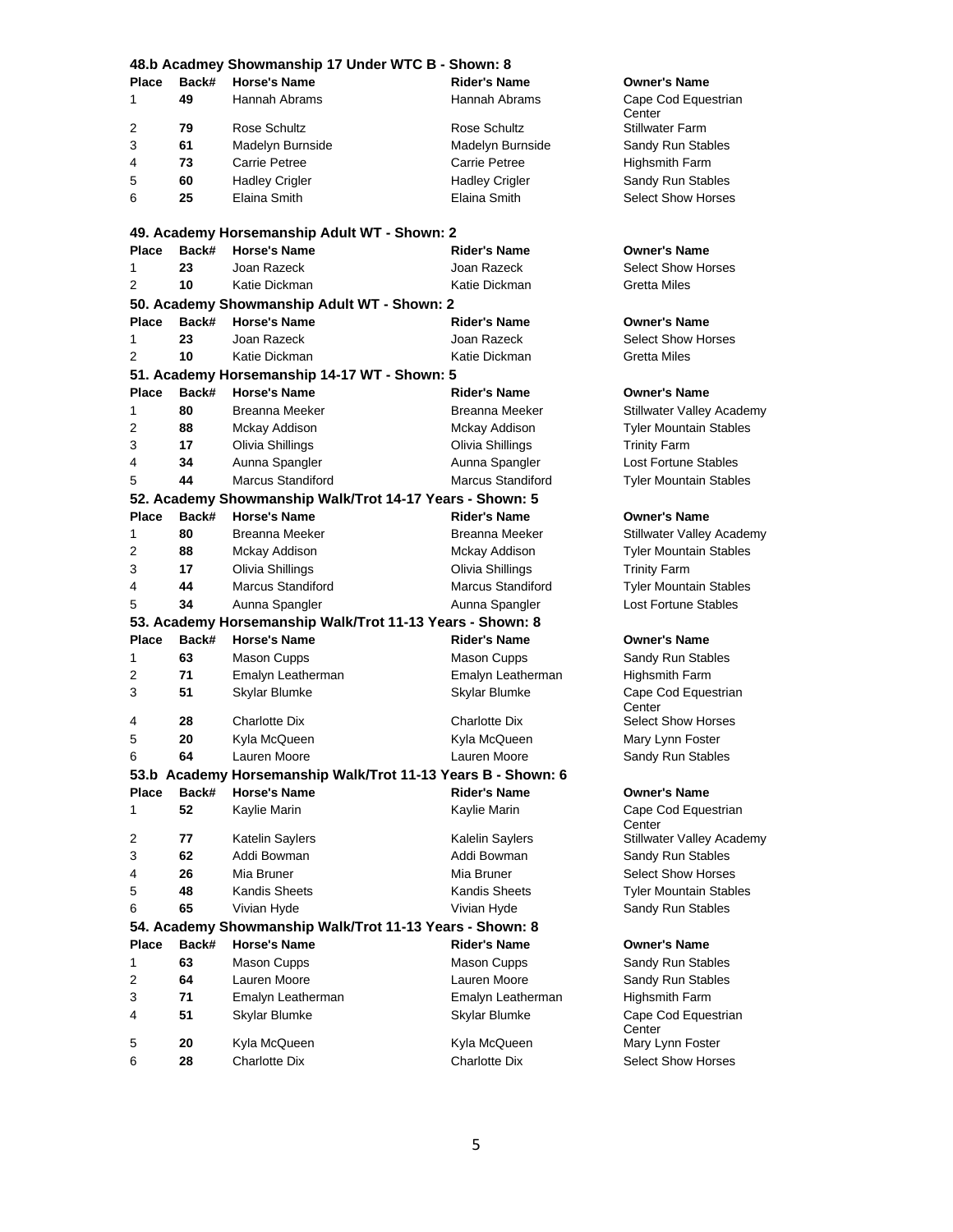|              |       | 54.b Academy Showmanship Walk/Trot 11-13 Years B - Shown: 6      |                       |                                       |
|--------------|-------|------------------------------------------------------------------|-----------------------|---------------------------------------|
| Place        | Back# | <b>Horse's Name</b>                                              | <b>Rider's Name</b>   | <b>Owner's Name</b>                   |
| 1            | 26    | Mia Bruner                                                       | Mia Bruner            | <b>Select Show Horses</b>             |
| 2            | 52    | Kaylie Marin                                                     | Kaylie Marin          | Cape Cod Equestrian<br>Center         |
| 3            | 65    | Vivian Hyde                                                      | Vivian Hyde           | Sandy Run Stables                     |
| 4            | 62    | Addi Bowman                                                      | Addi Bowman           | Sandy Run Stables                     |
| 5            | 48    | <b>Kandis Sheets</b>                                             | Kandis Sheets         | <b>Tyler Mountain Stables</b>         |
| 6            | 77    | Katelin Saylers                                                  | Kalelin Saylers       | Stillwater Valley Academy             |
|              |       | 55. Academy Horsemanship W/T 9 & 10 Years Olds - Shown: 8        |                       |                                       |
| Place        | Back# | <b>Horse's Name</b>                                              | <b>Rider's Name</b>   | <b>Owner's Name</b>                   |
| 1            | 72    | Savana Kingery                                                   | Savana Kingery        | <b>Highsmith Farm</b>                 |
| 2            | 66    | <b>Harper Myers</b>                                              | Harper Myers          | Sandy Run Stables                     |
| 3            | 54    | London Massie                                                    | Londyn Massie         | Cape Cod Equestrian                   |
| 4            | 85    | <b>Addison Pascoe</b>                                            | <b>Addison Pascoe</b> | Center<br><b>Taylor Creek Stables</b> |
|              |       |                                                                  |                       |                                       |
| 5            | 46    | Anna Belcher                                                     | Anna Belcher          | <b>Tyler Mountain Stables</b>         |
| 6            | 27    | Colin Loughmiller                                                | Colin Loughmiller     | <b>Select Show Horses</b>             |
|              |       | 55 b. Academy Horsemanship W/T 9 & 10 Years Olds B - Shown: 6    |                       |                                       |
| <b>Place</b> | Back# | <b>Horse's Name</b>                                              | <b>Rider's Name</b>   | <b>Owner's Name</b>                   |
| 1            | 29    | Mia Fondoroli                                                    | Mia Fondoroli         | <b>Select Show Horses</b>             |
| 2            | 68    | Valarie Alveado                                                  | Valarie Alverado      | Sandy Run Stables                     |
| 3            | 55    | Rory May                                                         | Rory May              | Cape Cod Equestrian<br>Center         |
| 4            | 42    | Ella Moore                                                       | Ella Moore            | <b>Tyler Mountain Stables</b>         |
| 5            | 53    | Lexi Jacobs                                                      | Lexi Jacobs           | Cape Cod Equestrian<br>Center         |
| 6            | 19    | Mike Lentz                                                       | Mike Lentz            | <b>Trinity Farm</b>                   |
|              |       | 55.c Academy Horsemanship W/T 9 & 10 Years Olds C - Shown: 6     |                       |                                       |
| <b>Place</b> | Back# | <b>Horse's Name</b>                                              | <b>Rider's Name</b>   | <b>Owner's Name</b>                   |
| 1            | 22    | Jaelyn McQueen                                                   | Jaelyn McQueen        | Mary Lynn Foster                      |
| 2            | 83    | Hagan Regnier                                                    | Hagan Regnier         | <b>Taylor Creek Stables</b>           |
| 3            | 56    | Macy Smith                                                       | Macy Smith            | Cape Cod Equestrian<br>Center         |
| 4            | 40    | Mia Carper                                                       | Mia Carper            | <b>Tyler Mountain Stables</b>         |
| 5            | 47    | Emma Becker                                                      | Emma Becker           | <b>Tyler Mountain Stables</b>         |
| 6            | 32    | Abbie Martin                                                     | Abbie Martin          | Lost Fortune Stables                  |
|              |       | 56. Academy Showmanship Walk/Trot 9 & 10 Year Olds - Shown: 8    |                       |                                       |
| Place        | Back# | <b>Horse's Name</b>                                              | Rider's Name          | <b>Owner's Name</b>                   |
| 1            | 66    | Harper Myers                                                     | Harper Myers          | Sandy Run Stables                     |
| 2            | 72    | Savana Kingery                                                   | Savana Kingery        | <b>Highsmith Farm</b>                 |
| 3            | 54    | London Massie                                                    | Londyn Massie         | Cape Cod Equestrian<br>Center         |
| 4            | 76    | <b>Claire Nunney</b>                                             | <b>Claire Nunney</b>  | Lookaway Farm                         |
| 5            | 85    | <b>Addison Pascoe</b>                                            | Addison Pascoe        | <b>Taylor Creek Stables</b>           |
| 6            | 46    | Anna Belcher                                                     | Anna Belcher          | <b>Tyler Mountain Stables</b>         |
|              |       | 56.b Academy Showmanship Walk/Trot 9 & 10 Year Olds B - Shown: 6 |                       |                                       |
| <b>Place</b> | Back# | <b>Horse's Name</b>                                              | <b>Rider's Name</b>   | <b>Owner's Name</b>                   |
| 1            | 42    | Ella Moore                                                       | Ella Moore            | <b>Tyler Mountain Stables</b>         |
| 2            | 53    | Lexi Jacobs                                                      | Lexi Jacobs           | Cape Cod Equestrian<br>Center         |
| 3            | 55    | Rory May                                                         | Rory May              | Cape Cod Equestrian<br>Center         |
| 4            | 29    | Mia Fondoroli                                                    | Mia Fondoroli         | <b>Select Show Horses</b>             |
| 5            | 68    | Valarie Alveado                                                  | Valarie Alverado      | Sandy Run Stables                     |
| 6            | 19    | Mike Lentz                                                       | Mike Lentz            | <b>Trinity Farm</b>                   |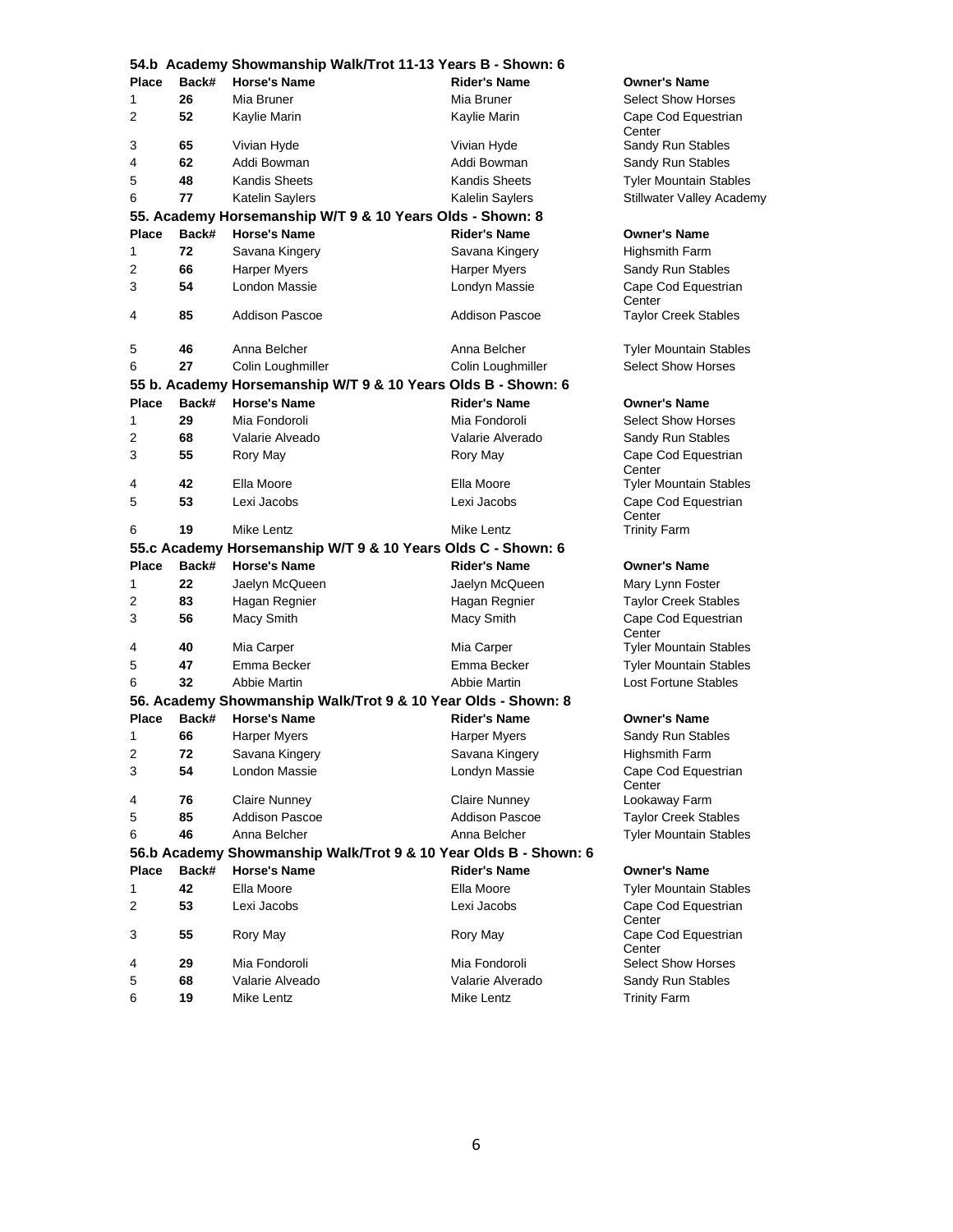|              |       | 56.c Academy Showmanship Walk/Trot 9 & 10 Year Olds C - Shown: 6  |                         |                                  |
|--------------|-------|-------------------------------------------------------------------|-------------------------|----------------------------------|
| <b>Place</b> | Back# | <b>Horse's Name</b>                                               | <b>Rider's Name</b>     | <b>Owner's Name</b>              |
| 1            | 56    | Macy Smith                                                        | Macy Smith              | Cape Cod Equestrian<br>Center    |
| 2            | 83    | Hagan Regnier                                                     | Hagan Regnier           | <b>Taylor Creek Stables</b>      |
| 3            | 22    | Jaelyn McQueen                                                    | Jaelyn McQueen          | Mary Lynn Foster                 |
| 4            | 40    | Mia Carper                                                        | Mia Carper              | <b>Tyler Mountain Stables</b>    |
| 5            | 47    | Emma Becker                                                       | Emma Becker             | <b>Tyler Mountain Stables</b>    |
| 6            | 32    | Abbie Martin                                                      | Abbie Martin            | <b>Lost Fortune Stables</b>      |
|              |       | 57. Academy Horsemanship Walk/Trot 8 & Under - Shown: 6           |                         |                                  |
| <b>Place</b> | Back# | <b>Horse's Name</b>                                               | <b>Rider's Name</b>     | <b>Owner's Name</b>              |
| 1            | 67    | Roan Burcham                                                      | Roan Burcham            | Sandy Run Stables                |
| 2            | 41    | <b>Rylie Standiford</b>                                           | Rylie Standiford        | <b>Tyler Mountain Stables</b>    |
| 3            | 84    | Elsa Regnier                                                      | Elsa Regnier            | <b>Taylor Creek Stables</b>      |
| 4            | 21    | Ava Tom                                                           | Ava Tom                 | <b>Trinity Farm</b>              |
| 5            | 86    | Aubryn Lee                                                        | Aubryn Lee              | <b>Taylor Creek Stables</b>      |
| 6            | 90    | McKenna Ramey                                                     | McKenna Ramey           | Highsmith Farm                   |
|              |       | 58. Academy Showmanship Walk/Trot 8 & Under - Shown: 6            |                         |                                  |
| <b>Place</b> | Back# | <b>Horse's Name</b>                                               | <b>Rider's Name</b>     | <b>Owner's Name</b>              |
| 1            | 86    | Aubryn Lee                                                        | Aubryn Lee              | <b>Taylor Creek Stables</b>      |
| 2            | 67    | Roan Burcham                                                      | Roan Burcham            | Sandy Run Stables                |
| 3            | 21    | Ava Tom                                                           | Ava Tom                 | <b>Trinity Farm</b>              |
| 4            | 41    | <b>Rylie Standiford</b>                                           | Rylie Standiford        | <b>Tyler Mountain Stables</b>    |
| 5            | 84    | Elsa Regnier                                                      | Elsa Regnier            | <b>Taylor Creek Stables</b>      |
| 6            | 90    | McKenna Ramey                                                     | McKenna Ramey           | <b>Highsmith Farm</b>            |
|              |       | 59. Academy Leadline Horsemanship 8 & Under - Shown: 4            |                         |                                  |
| <b>Place</b> | Back# | <b>Horse's Name</b>                                               | <b>Rider's Name</b>     | <b>Owner's Name</b>              |
| 1            | 57    | <b>Landry Hunt</b>                                                | Landry Hunt             | Cape Cod Equestrian<br>Center    |
| 2            | 45    | Chloe Vance                                                       | Chloe Vance             | <b>Tyler Mountain Stables</b>    |
| 3            | 37    | Kennedy Standiford                                                | Kennedy Standiford      | <b>Tyler Mountain Stables</b>    |
| 4            | 38    | <b>Scarlett Granby</b>                                            | <b>Scarlett Granby</b>  | Katy Cook Granby                 |
|              |       | 60. Leadline 6 & Under - Shown: 7                                 |                         |                                  |
| <b>Place</b> | Back# | <b>Horse's Name</b>                                               | <b>Rider's Name</b>     | <b>Owner's Name</b>              |
| 1            | 132   | <b>Early Dance</b>                                                | London Ringler          | Julie Ringler                    |
| 1            | 89    | <b>Charlotte Richey</b>                                           | <b>Charlotte Richev</b> | Lookaway Farm                    |
| 1            | 130   | Playmor's Date Night                                              | Liam Turner             | Elaine Rosier                    |
| 1            | 154   | Coco                                                              | Reese Gordon            | Robin Jones                      |
| 1            | 137   | <b>Heartland Renegade</b>                                         | Jean Warner             | Patricia Watson                  |
| 1            | 39    | <b>Ashland Granby</b>                                             | <b>Ashland Granby</b>   | Katy Cook Granby                 |
| 1            | 33    | Raelynn Krebs                                                     | Raelynn Krebs           | Lost Fortune Stables             |
|              |       | 61. Friesian/Part Friesian English Pleasure WT Jr Exhi - Shown: 3 |                         |                                  |
| <b>Place</b> | Back# | <b>Horse's Name</b>                                               | <b>Rider's Name</b>     | <b>Owner's Name</b>              |
| 1            | 240   | Melchior Fan D'Ioop                                               | Hayden Hunt             | Jerome Baker                     |
| 2            | 259   | Drustan Fan Sans                                                  | <b>Hailey Neu</b>       | Laci Sheever                     |
| 3            | 241   | Manas Knight Mya                                                  | Ella Baker              | Jerome Baker                     |
|              |       | 63. Saddle Seat Equitation Walk/Trot 10 & Under - Shown: 3        |                         |                                  |
| <b>Place</b> | Back# | <b>Horse's Name</b>                                               | <b>Rider's Name</b>     | <b>Owner's Name</b>              |
| 1            | 257   | Ultimate Heir                                                     | Adriana Akers           | Carys Haughn                     |
| 2            | 161   | She's Delilah RAF                                                 | Cora Holland            | Cora Holland                     |
| 3            | 221   | Royal Crest's Stone Idol                                          | Dylan Smith             | <b>Charlotte Elwert</b>          |
|              |       | 64. Morgan Western Pleasure Open - Shown: 3                       |                         |                                  |
| <b>Place</b> | Back# | <b>Horse's Name</b>                                               | <b>Rider's Name</b>     | <b>Owner's Name</b>              |
| 1            | 209   | <b>Commanding Star Quest</b>                                      | Missy Warner Fleming    | Missy Warner Fleming             |
| 2            | 131   | Freedom Run Dare Me                                               | Elaine Rosier           | Elaine Rosier                    |
| 3            | 133   | Playmor's U Know Its Tru                                          | Marleigh Brown          | Regina, Meredith & Jim<br>Rosier |
|              |       | 65. TBA # 4 Hackney Park Pleasure Driving Stake - Shown: 2        |                         |                                  |
| <b>Place</b> | Back# | <b>Horse's Name</b>                                               | <b>Rider's Name</b>     | <b>Owner's Name</b>              |
| 1            | 119   | Simply Awesome                                                    | <b>Emily Mielke</b>     | <b>Emily Mielke</b>              |
| 2            | 144   | <b>Red Letter</b>                                                 | John Warner             | Parker Puckett                   |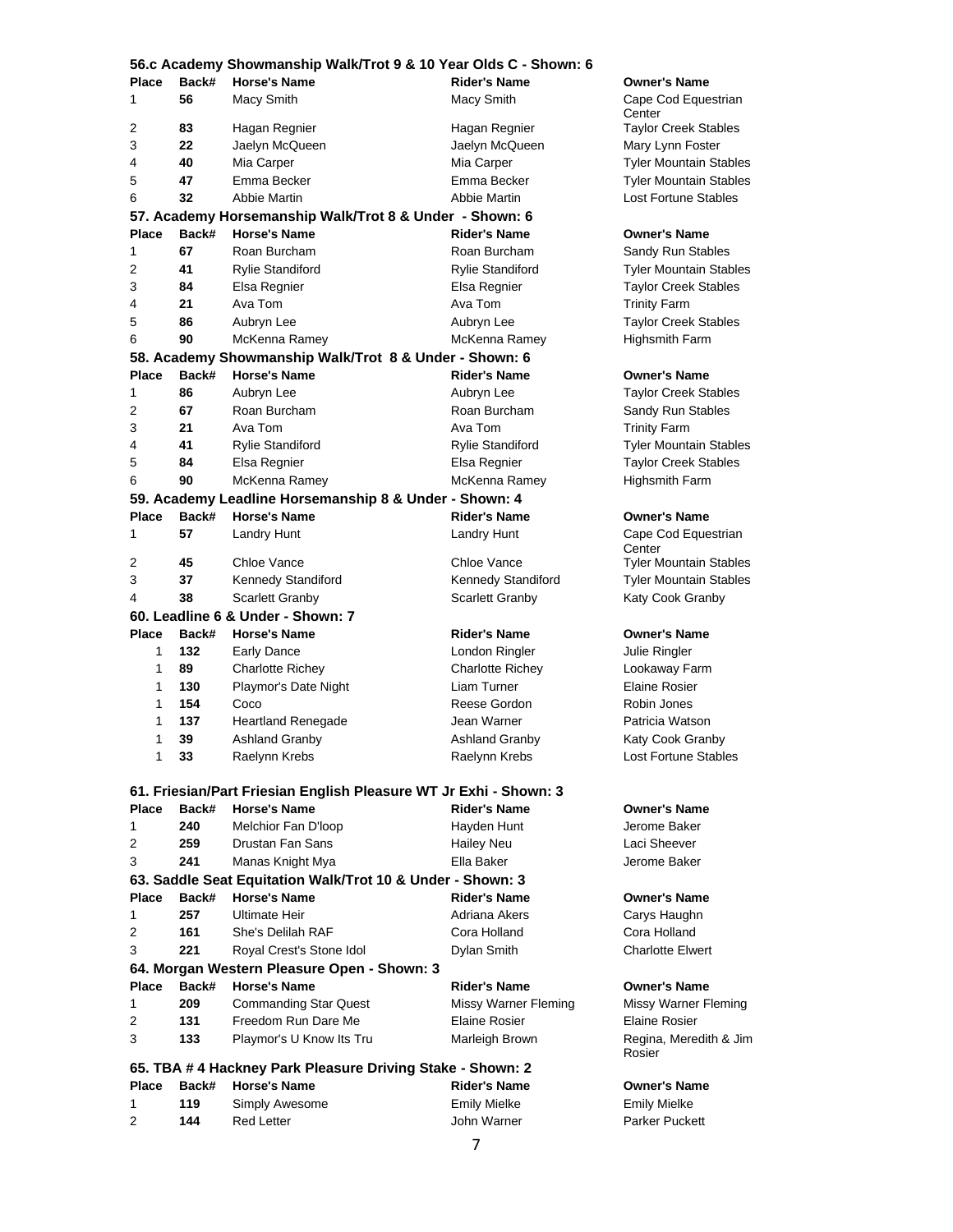|              | 66. ASB Country Hunt Seat Pleasure Adult Amateur - Shown: 7 |                                                                         |                      |                             |  |
|--------------|-------------------------------------------------------------|-------------------------------------------------------------------------|----------------------|-----------------------------|--|
| <b>Place</b> | Back#                                                       | <b>Horse's Name</b>                                                     | <b>Rider's Name</b>  | <b>Owner's Name</b>         |  |
| 1            | 172                                                         | Nirvana's Executive Order                                               | Amy Zielinski        | Amy Zielinski               |  |
| 2            | 225                                                         | Kingpins Black Diamond                                                  | Greta Keranen        | Greta Keraanen              |  |
| 3            | 186                                                         | Make It A Double                                                        | Angie White          | Alexa Finley                |  |
| 4            | 160                                                         | Royal Crest's Stone                                                     | Katy Cook Granby     | Katy Cook & Jon Granby      |  |
| 5            | 196                                                         | On Pointe                                                               | Tari Henderson       | Tari Henderson              |  |
| 6            | 203                                                         | Joshua Sam                                                              | <b>Emily Gruden</b>  | Katlin & Mary Kay Zimmerly  |  |
| 7            | 199                                                         | Carriage Hill's Dancing On                                              | Maggie Mackintosh    | Maggie Mackintosh/Evelyn    |  |
|              |                                                             | 68. ASB 5 Gaited Country Pleasure - Shown:                              |                      |                             |  |
| <b>Place</b> | Back#                                                       | <b>Horse's Name</b>                                                     | <b>Rider's Name</b>  | <b>Owner's Name</b>         |  |
| $\mathbf{1}$ | 258                                                         | <b>Big City Bright Lights</b>                                           | Michelle Mayhugh     | Michelle Mayhugh            |  |
|              |                                                             | 70. ASB Park Pleasure Open/Jr/ Limit Horse - Shown: 6                   |                      |                             |  |
| <b>Place</b> | Back#                                                       | <b>Horse's Name</b>                                                     | <b>Rider's Name</b>  | <b>Owner's Name</b>         |  |
| 1            | 124                                                         | Aloha's Nyn                                                             | Melissa Cake         | Melissa Cake                |  |
| 2            | 242                                                         | Lookin On Fire                                                          | Lori Uretta          | Albert Alexander            |  |
| 3            | 217                                                         | Marc Of Fortune                                                         | Holly Armstrong      | Sara Ressler/Kathryn        |  |
| 4            | 149                                                         | <b>Faith Moves Mountains</b>                                            | Jennifer Abel        | Four Willows Farm LLC       |  |
| 5            | 188                                                         | Sensational Conversation                                                | Kathleen Flower      | Kim Backlund                |  |
| 6            | 103                                                         | <b>Blue Merchant</b>                                                    | Connie Smith         | <b>Travis Smith</b>         |  |
|              |                                                             |                                                                         |                      |                             |  |
| <b>Place</b> | Back#                                                       | 71. ASB Country Hunter Pleasure Jr Ex - Shown: 3<br><b>Horse's Name</b> | <b>Rider's Name</b>  |                             |  |
|              |                                                             |                                                                         |                      | <b>Owner's Name</b>         |  |
| 1            | 186                                                         | Make It A Double                                                        | Alexa Finley         | Alexa Finley                |  |
| 2            | 170                                                         | <b>Be Tempted</b>                                                       | Luke Fisher          | <b>Holly Fisher</b>         |  |
| 3            | 168                                                         | Undalata's Saturday Night                                               | Meara Kent           | Sarah Hinske                |  |
|              |                                                             | 72. ASB/Open Ranch Horse Pleasure Championship - Shown: 5               |                      |                             |  |
| <b>Place</b> | Back#                                                       | <b>Horse's Name</b>                                                     | <b>Rider's Name</b>  | <b>Owner's Name</b>         |  |
| 1            | 132                                                         | <b>Early Dance</b>                                                      | Julie Ringler        | Julie Ringler               |  |
| 2            | 169                                                         | <b>EKL Poetry In Motion</b>                                             | Amy Jennings         | Amy Jennings                |  |
| 3            | 156                                                         | Southwind's Talladega                                                   | Jaci Goings          | Jaci Goings                 |  |
| 4            | 204                                                         | Arrington Cat                                                           | Makayla Miller       | Makayla Miller              |  |
| 5            | 152                                                         | Gypsum                                                                  | Kaitlynn Hollar      | Kaitlynn & Megan Williams   |  |
|              |                                                             | 73. ASB Park Horse Full Mane & Tail Amateur - Shown: 2                  |                      |                             |  |
| <b>Place</b> | Back#                                                       | <b>Horse's Name</b>                                                     | <b>Rider's Name</b>  | <b>Owner's Name</b>         |  |
| 1            | 126                                                         | <b>Hartfelt Legacy</b>                                                  | Katie Lindamood      | Katie Lindamood             |  |
| 2            | 193                                                         | Pinekrests Born To Perform                                              | Michelle Quinn       | Michelle Quinn              |  |
|              |                                                             | 74. ASB Show 3 Gaited Pleasure Jr Exhibitor 17 & Under - Shown: 7       |                      |                             |  |
| <b>Place</b> | Back#                                                       | <b>Horse's Name</b>                                                     | <b>Rider's Name</b>  | <b>Owner's Name</b>         |  |
| 1            | 198                                                         | <b>Promised Asset</b>                                                   | Maddie Macallister   | <b>Heather MacAllister</b>  |  |
| 2            | 207                                                         | Callaways Desi Blue                                                     | Jimmy Stachowski     | Shawn Stachowski            |  |
| 3            | 245                                                         | Kalanamas Mr All American                                               | Geneva Bane          | Lori Uretta                 |  |
| 4            | 163                                                         | Sir Chirchill CC                                                        | Bella Layden         | Allyn Turner                |  |
| 5            | 183                                                         | Wildbria's Blaze Of Glory                                               | Kalli Laird          | <b>Kelsey Fortner</b>       |  |
| 6            | 255                                                         | Seamus Honey                                                            | Lizzie Crandall      | Tim Crandall/Lauren         |  |
|              |                                                             |                                                                         |                      | Crandill                    |  |
| 7            | 227                                                         | Memories Jazz Queen                                                     | Addison Lee          | <b>Taylor Creek Stables</b> |  |
|              |                                                             | 75. Morgan Western Pleasure Junior/Novice Horse - Shown: 3              |                      |                             |  |
| <b>Place</b> | Back#                                                       | <b>Horse's Name</b>                                                     | <b>Rider's Name</b>  | <b>Owner's Name</b>         |  |
| 1            | 209                                                         | <b>Commanding Star Quest</b>                                            | Missy Warner Fleming | Missy Warner Fleming        |  |
| 2            | 210                                                         | <b>TMW Duramax</b>                                                      | Meredith Rosier      | Missy Warner Fleming        |  |
| 3            | 135                                                         | OTM Excellence Repeated                                                 | Jane Baldwin         | Jane Baldwin                |  |
|              |                                                             | 76. Hackney Roadster Pony Adult Amateur - Shown: 2                      |                      |                             |  |
| <b>Place</b> | Back#                                                       | <b>Horse's Name</b>                                                     | <b>Rider's Name</b>  | <b>Owner's Name</b>         |  |
| 1            | 111                                                         | Crown Royal's Make It A                                                 | Angie White          | Angie White                 |  |
| 2            | 247                                                         | Regals Crown Prince LF                                                  | Ann Moro             | Julie Moro                  |  |
|              |                                                             | 77. ASB Country Pleasure Novice Rider - Shown: 2                        |                      |                             |  |
| <b>Place</b> | Back#                                                       | <b>Horse's Name</b>                                                     | <b>Rider's Name</b>  | <b>Owner's Name</b>         |  |
| 1            | 180                                                         | Lightening Bug                                                          | Sydney Snyder        | <b>Sydney Snyder</b>        |  |
| 2            | 147                                                         | Who's Lookin                                                            | Pyper Ellis          | Four Willows Farm LLC       |  |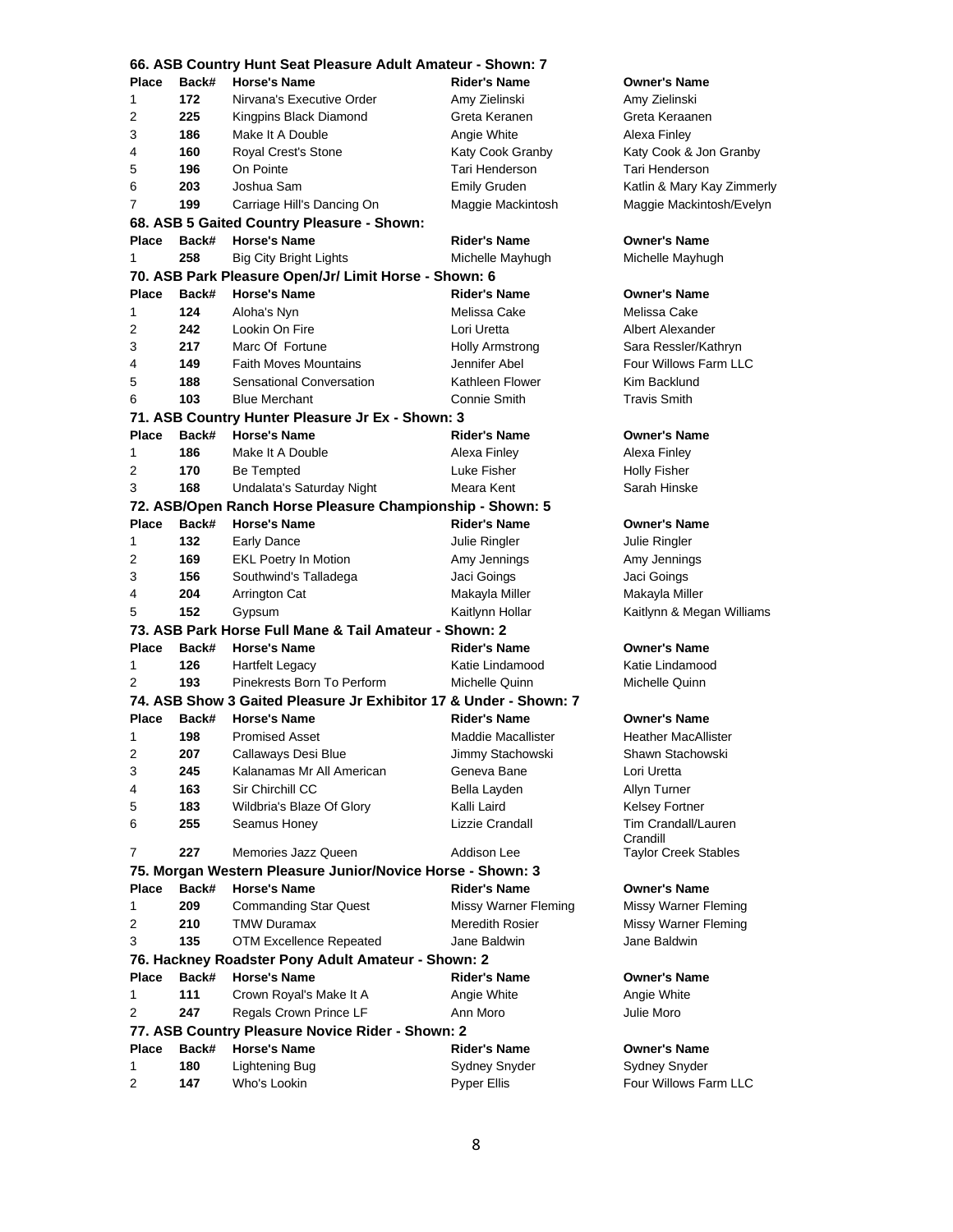|              |              | 78. 11 & Under W/T Pleasure All Seats All Breeds - Shown: 5    |                            |                           |
|--------------|--------------|----------------------------------------------------------------|----------------------------|---------------------------|
| <b>Place</b> | Back#        | <b>Horse's Name</b>                                            | <b>Rider's Name</b>        | <b>Owner's Name</b>       |
| 1            | 221          | Royal Crest's Stone Idol                                       | Dylan Smith                | <b>Charlotte Elwert</b>   |
| 2            | 162          | Ch Stavinsky                                                   | Cora Holland               | Cora Holland              |
| 3            | 130          | Playmor's Date Night                                           | Ella Turner                | <b>Elaine Rosier</b>      |
| 4            | 166          | Stellaluna                                                     | <b>Blair Fischback</b>     | Megan Fischback           |
| 5            | 197          | <b>Latours Perfection</b>                                      | Adriana Akers              | <b>Brenda Matusik</b>     |
|              |              | 79. ASB 3 Gaited Country Pleasure Masters 50 & Over - Shown: 4 |                            |                           |
| Place        | Back#        | <b>Horse's Name</b>                                            | <b>Rider's Name</b>        | <b>Owner's Name</b>       |
| 1            | 176          | <b>Worthy Sunset</b>                                           | Judy Dulwick               | <b>Judy Dulwick</b>       |
| 2            | 229          | Roselane's First Lady                                          | <b>Bobbie Hausfeld</b>     | Diane Hill Trust          |
| 3            | 187          | Ridgewoods Brite Lites                                         | Henderson<br>Linda Stewart | Linda Stewart             |
| 4            | 174          | King's Silver Ace                                              | Ann Butwin                 | Ann Butwin                |
|              |              | 80. Morgan Hunter Pleasure Amateur - Shown: 1                  |                            |                           |
| <b>Place</b> | Back#        | <b>Horse's Name</b>                                            | <b>Rider's Name</b>        | <b>Owner's Name</b>       |
| 1            | 167          | Century Oak The Wizard GCH                                     | <b>Sydney Skover</b>       | Eliza Nicholas Koenig     |
|              |              | 81. AHHS Youth Medallion Show Pleasure Driving - Shown: 2      |                            |                           |
| Place        | Back#        | <b>Horse's Name</b>                                            | <b>Rider's Name</b>        | <b>Owner's Name</b>       |
| 1            | 211          | Mama Cass                                                      | Addison Smith              | Kristina Smith            |
| 2            | 137          | <b>Heartland Renegade</b>                                      | <b>Parker Puckett</b>      | Patricia Watson           |
|              |              | 84. ASB Country Pleasure Jr Exh 17 & Under - Shown: 7          |                            |                           |
| Place        | Back#        | <b>Horse's Name</b>                                            | <b>Rider's Name</b>        | <b>Owner's Name</b>       |
| 1            | 216          | Sunset's Happy Jack                                            | Kenzie Ayotte              | Kenzie Ayotte             |
| 2            | 184          | Unforgettable Kiss                                             | Emma Reinert               | Emma Reinert              |
| 3            | 106          | <b>Genuine Success</b>                                         | <b>Emily Erickson</b>      | Joan Hammond              |
| 4            | 147          | Who's Lookin                                                   | <b>Pyper Ellis</b>         | Four Willows Farm LLC     |
| 5            | 138          | Wayne Ridge Seahorse                                           | <b>Parker Puckett</b>      | Patricia Watson           |
| 6            | 235          | Masterclass Daydream                                           | <b>Adriane Powley</b>      | <b>Bobbie Hausfeld</b>    |
|              |              |                                                                |                            | Henderson                 |
| 7            | 251          | Zinnia Davinci                                                 | Callie Wright              | Callie Wright             |
|              |              | 86. ASB Country Pleasure Driving - Shown: 3                    |                            |                           |
| Place        | Back#        | <b>Horse's Name</b>                                            | <b>Rider's Name</b>        | <b>Owner's Name</b>       |
| 1            | 175          | Callaway's Here Comes The                                      | Margaret Tikes             | Diana L Whitinger         |
| 2            | 165          | Sir Smokey Robinson                                            | Jackie Roberts             | <b>Jackie Roberts</b>     |
| 3            | 139          | <b>Country Strong</b>                                          | Hope Puckett               | Patricia Watson           |
|              |              | 88. AHHS Youth Medallion Road Pony To Bike - Shown: 1          |                            |                           |
| Place        | Back#        | <b>Horse's Name</b>                                            | <b>Rider's Name</b>        | <b>Owner's Name</b>       |
| 1            | 236          | <b>Heartland Melissa</b>                                       | Will Campbell              | <b>Bobbie Hausfeld</b>    |
|              |              |                                                                |                            | Henderson                 |
| 6            |              | 89. ASB Country Western Pleasure - Shown:                      |                            |                           |
| <b>Place</b> | Back#        | <b>Horse's Name</b>                                            | <b>Rider's Name</b>        | <b>Owner's Name</b>       |
| 1            | 249          | Undulatas Fashionista                                          | Ann Moro                   | Ann Moro                  |
| 2            | 204          | Arrington Cat                                                  | Makayla Miller             | Makayla Miller            |
| 3            | 113          | <b>Unending Love</b>                                           | <b>Brenna Trainer</b>      | <b>Brianne Trainer</b>    |
| 4            | 152          | Gypsum                                                         | Kaitlynn Hollar            | Kaitlynn & Megan Williams |
| 5            | 156          | Southwind's Talladega                                          | Jaci Goings                | Jaci Goings               |
| 6            | 215          | Keep The Vision                                                | Corey Coovert              | Diana L Whitinger         |
|              |              | 91. Parade Horse Open - Shown: 2                               |                            |                           |
| Place        | Back#        | <b>Horse's Name</b>                                            | <b>Rider's Name</b>        | <b>Owner's Name</b>       |
| 1            | 159          | Orion's Belt                                                   | Colleen Martin             | Colleen Martin            |
| 2            | 157          | MM Cory                                                        | Jaci Goings                | Jaci Goings               |
|              |              | 93. Open Pleasure Driving Championship - Shown: 2              |                            |                           |
| Place        | Back#        | <b>Horse's Name</b>                                            | <b>Rider's Name</b>        | <b>Owner's Name</b>       |
| 1            | 140          | Gene's Independence                                            | John Warner                | Deborah Perkins           |
| 2            | 158          | Twin Willow's Washington                                       | Michelle Elliott           | Michelle Elliott          |
|              |              | 94. Saddle & Bridle Shatner Western Pleasure - Shown: 2        |                            |                           |
|              |              | <b>Horse's Name</b>                                            | <b>Rider's Name</b>        | Owner's Name              |
| Place        | Back#<br>204 |                                                                |                            |                           |
| 1            |              | Arrington Cat                                                  | Makayla Miller             | Makayla Miller            |
| 2            | 215          | Keep The Vision                                                | Corey Coovert              | Diana L Whitinger         |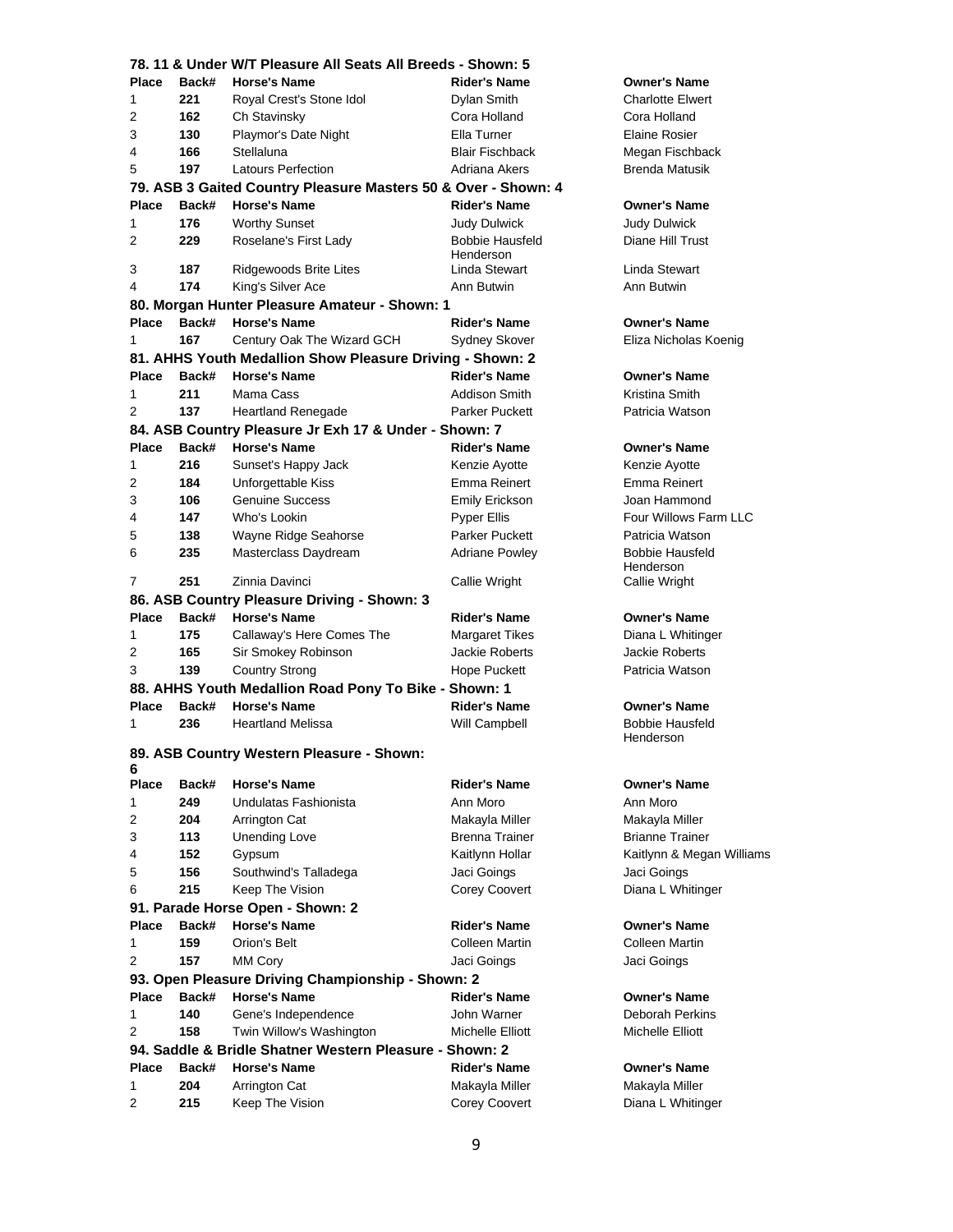| 95. Morgan Western Pleasure Amateur - Shown: 3 |              |                                                                  |                        |                                      |
|------------------------------------------------|--------------|------------------------------------------------------------------|------------------------|--------------------------------------|
| <b>Place</b>                                   | Back#        | <b>Horse's Name</b>                                              | <b>Rider's Name</b>    | <b>Owner's Name</b>                  |
| 1                                              | 135          | <b>OTM Excellence Repeated</b>                                   | Jane Baldwin           | Jane Baldwin                         |
| 2                                              | 133          | Playmor's U Know Its Tru                                         | Marleigh Brown         | Regina, Meredith & Jim<br>Rosier     |
| 3                                              | 131          | Freedom Run Dare Me                                              | <b>Elaine Rosier</b>   | <b>Elaine Rosier</b>                 |
|                                                |              | 96. ASB/Open Walk Trot Show Prospect - Shown: 4                  |                        |                                      |
| <b>Place</b>                                   | Back#        | <b>Horse's Name</b>                                              | <b>Rider's Name</b>    | Owner's Name                         |
| 1                                              | 232          | <b>Bluesville Thrill</b>                                         | Ilana Menges           | <b>Bobbie Hausfeld</b><br>Henderson  |
| 2                                              | 220          | She's Spott On                                                   | <b>Holly Armstrong</b> | Heather Krug                         |
| 3                                              | 201          | Midori Heib                                                      | <b>Toby Grimme</b>     | <b>Toby Grimme</b>                   |
| 4                                              | 121          | Knight Skywatch                                                  | Chelsea Boyd           | Chelsea Boyd                         |
|                                                |              | 97. Roadster Horse Under Saddle Championship - Shown: 1          |                        |                                      |
| <b>Place</b>                                   | Back#        | <b>Horse's Name</b>                                              | <b>Rider's Name</b>    | <b>Owner's Name</b>                  |
| 1                                              | 228          | Its Miller Time                                                  | Ilana Menges           | <b>Bobbie Hausfeld</b>               |
|                                                |              |                                                                  |                        | Henderson                            |
|                                                |              | 98. Open Saddleseat Pleasure Junior Exhibitor - Shown: 5         |                        |                                      |
| <b>Place</b>                                   | Back#        | <b>Horse's Name</b>                                              | <b>Rider's Name</b>    | <b>Owner's Name</b>                  |
| 1                                              | 216          | Sunset's Happy Jack                                              | Kenzie Ayotte          | Kenzie Ayotte                        |
| 2                                              | 141          | Jewels And Jazz                                                  | Parker Puckett         | <b>Parker Puckett</b>                |
| 3                                              | 227          | Memories Jazz Queen                                              | Addison Lee            | <b>Taylor Creek Stables</b>          |
| 4                                              | 233          | Hes Raising Cain                                                 | Will Campbell          | <b>Bobbie Hausfeld</b><br>Henderson  |
| 5                                              | 107          | Walterway's Unforseen                                            | Emily Erickson         | Joan Hammond                         |
| 98.a                                           |              | ASB Country Pleasure Adult Amateur 18-49 Years - Shown: 3        |                        |                                      |
| <b>Place</b>                                   | Back#        | <b>Horse's Name</b>                                              | <b>Rider's Name</b>    | <b>Owner's Name</b>                  |
| 1                                              | 202          | Queen Of The South                                               | <b>Emily Gruden</b>    | <b>Emily Gruden</b>                  |
| 2                                              | 105          | Harley's Belle                                                   | Corine Koogler         | Joan Hammond                         |
| 3                                              | 179          | Practically Perfect In Every                                     | Kelly Ramey            | <b>Travis Creek Stables</b>          |
|                                                |              | 99. ASB Junior Exhibitor 5 Gaited - Shown: 2                     |                        |                                      |
| <b>Place</b>                                   | Back#        | <b>Horse's Name</b>                                              | Rider's Name           | <b>Owner's Name</b>                  |
| 1                                              | 254          | Watch It                                                         | Bella McGown           | Bella McGowan                        |
| 2                                              | 146          | <b>Fiendishly Clever</b>                                         | Marc Ellis             | Ron or Cheyl Ellis                   |
|                                                |              | 102. ASB 3 Gaited Show Pleasure Novice Rider - Shown: 1          |                        |                                      |
| <b>Place</b>                                   | Back#        | <b>Horse's Name</b>                                              | <b>Rider's Name</b>    | <b>Owner's Name</b>                  |
| 1                                              | 122          |                                                                  | Jennifer Gillen        | Jennifer Gillen                      |
|                                                |              | Django Jive                                                      |                        |                                      |
|                                                |              | 103. Hackney Pony Championship - Shown: 1<br><b>Horse's Name</b> | <b>Rider's Name</b>    |                                      |
| <b>Place</b>                                   | Back#<br>116 |                                                                  | Jackie Hawkes          | <b>Owner's Name</b><br>Jackie Hawkes |
| 1                                              |              | Nobu                                                             |                        |                                      |
|                                                |              | 104. ASB Show Pleasure Driving - Shown: 1                        |                        |                                      |
| Place                                          | Back#        | <b>Horse's Name</b>                                              | <b>Rider's Name</b>    | <b>Owner's Name</b>                  |
| 1                                              | 145          | Prince Joseph SLS                                                | Linda Boxderfer        | Jennifer Abel                        |
|                                                |              | 105. ASB 3 Gaited Park Pleasure Amateur - Shown: 4               |                        |                                      |
| <b>Place</b>                                   | Back#        | <b>Horse's Name</b>                                              | <b>Rider's Name</b>    | <b>Owner's Name</b>                  |
| 1                                              | 208          | A Billion Kisses NKF                                             | Caitlin Brannon        | Shawn Stachowski                     |
| 2                                              | 219          | Monningtons Oscar Del La                                         | Heather Krug           | Heather Krug                         |
| 3                                              | 155          | Preacher Man                                                     | Annabel Phipps         | Cassie Phipps                        |
| 4                                              | 190          | Say Anything                                                     | Erin Wilber            | Erin Wilber                          |
|                                                |              | 106. Morgan Hunter Pleasure Ladies - Shown: 3                    |                        |                                      |
| <b>Place</b>                                   | Back#        | <b>Horse's Name</b>                                              | <b>Rider's Name</b>    | <b>Owner's Name</b>                  |
| 1                                              | 167          | Century Oak The Wizard GCH                                       | Sydney Skover          | Eliza Nicholas Koenig                |
| 2                                              | 164          | MCS Color Me Happy                                               | Jessa Cyrus            | Jessa & Shirley Cyrus                |
| 3                                              | 189          | <b>Bri-B Tattletale</b>                                          | <b>Ellie Kutrubs</b>   | <b>Brian Stewart</b>                 |
|                                                |              | 108. Hackney Roadster Pony Open Championship - Shown: 3          |                        |                                      |
| <b>Place</b>                                   | Back#        | <b>Horse's Name</b>                                              | <b>Rider's Name</b>    | <b>Owner's Name</b>                  |
| 1                                              | 195          | <b>Heartland Jameson</b>                                         | <b>Travis Smith</b>    | <b>Travis Smith</b>                  |
| 2                                              | 117          | X-Tremely Stylish                                                | Linda Park Milani      | Linda Park Milani                    |
| 3                                              | 253          | Si Senior                                                        | John Nelson            | McKenzie Maple                       |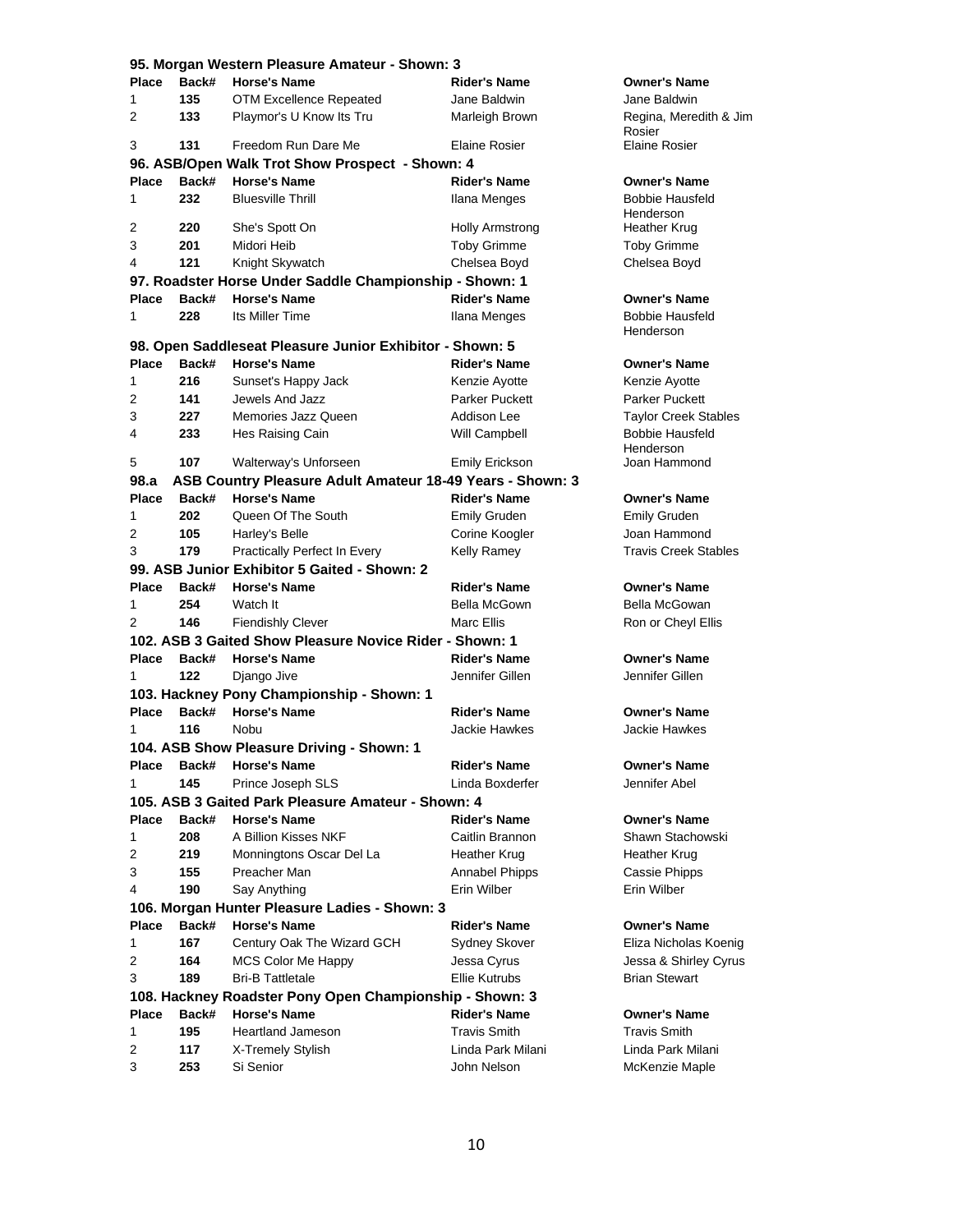|                           |       | 109. ASB 5 Gaited Amateur SMG - Shown: 2                           |                        |                                   |
|---------------------------|-------|--------------------------------------------------------------------|------------------------|-----------------------------------|
| <b>Place</b>              | Back# | <b>Horse's Name</b>                                                | <b>Rider's Name</b>    | <b>Owner's Name</b>               |
| 1                         | 129   | Little Rocketman                                                   | Jennifer G O'Hara      | Jennifer G O'H                    |
| 2                         | 104   | Samur's Shine On Me                                                | Joan Hammond           | Joan Hammon                       |
|                           |       | 111. Open English Pleasure Huntseat Championship - Shown: 5        |                        |                                   |
| <b>Place</b>              | Back# | <b>Horse's Name</b>                                                | <b>Rider's Name</b>    | <b>Owner's Name</b>               |
| 1                         | 213   | Mouse Trap                                                         | <b>Brian Yount</b>     | Julia Maxton                      |
| 2                         | 171   | Light And Liberty                                                  | Luke Fisher            | <b>Holly Fisher</b>               |
| 3                         | 225   | Kingpins Black Diamond                                             | Greta Keranen          | Greta Keraane                     |
| 4                         | 134   | FWF Baron Von Tranquil Sky                                         | Becky Ewald Lachey     | Becky Ewald L                     |
| 5                         | 120   | Worth Solid Gold                                                   | Jacke Scheid           | Gretta Miles                      |
|                           |       | 112. Saddletype Horse W/E World Championship - Shown: 1            |                        |                                   |
| <b>Place</b>              | Back# | <b>Horse's Name</b>                                                | <b>Rider's Name</b>    | <b>Owner's Name</b>               |
| 1                         | 139   | Country Strong                                                     | Hope Puckett           | Patricia Watsor                   |
|                           |       | 113. ASB 5 Gaited Junior Exhibitor Championship - Shown: 2         |                        |                                   |
| <b>Place</b>              | Back# | <b>Horse's Name</b>                                                | <b>Rider's Name</b>    | <b>Owner's Name</b>               |
| 1                         | 254   | Watch It                                                           | Bella McGown           | <b>Bella McGowar</b>              |
| 2                         | 146   | <b>Fiendishly Clever</b>                                           | Marc Ellis             | Ron or Cheyl E                    |
|                           |       | 114. Morgan Hunter Pleasure Championship - Shown: 3                |                        |                                   |
| <b>Place</b>              | Back# | <b>Horse's Name</b>                                                | <b>Rider's Name</b>    | <b>Owner's Name</b>               |
| 1                         | 167   | Century Oak The Wizard GCH                                         | Sydney Skover          | Eliza Nicholas                    |
| 2                         | 164   | MCS Color Me Happy                                                 | Jessa Cyrus            | Jessa & Shirley                   |
| 3                         | 189   | <b>Bri-B Tattletale</b>                                            | Ellie Kutrubs          | <b>Brian Stewart</b>              |
|                           |       | 115. Hackney Country Pleasure Driving Championship - Shown: 1      |                        |                                   |
| <b>Place</b>              | Back# | <b>Horse's Name</b>                                                | <b>Rider's Name</b>    | <b>Owner's Name</b>               |
| 1                         | 137   | <b>Heartland Renegade</b>                                          | <b>Parker Puckett</b>  | Patricia Watsor                   |
|                           |       | 116. Friesian/Part Friesian Pleasure W/T Championship - Shown: 4   |                        |                                   |
| Place                     | Back# | <b>Horse's Name</b>                                                | <b>Rider's Name</b>    | <b>Owner's Name</b>               |
| 1                         | 259   | Drustan Fan Sans                                                   | <b>Hailey Neu</b>      | Laci Sheever                      |
| 2                         | 240   | Melchior Fan D'Ioop                                                | Hayden Hunt            | Jerome Baker                      |
| 3                         | 238   | Imantha Fan Fresburg                                               | Haylie Stollar         | <b>Tim Burns</b>                  |
| 4                         | 241   | Manas Knight Mya                                                   | Ella Baker             | Jerome Baker                      |
|                           |       | 117. Hackney Road Pony U/S Championship - Shown: 1                 |                        |                                   |
| <b>Place</b>              | Back# | <b>Horse's Name</b>                                                | <b>Rider's Name</b>    | <b>Owner's Name</b>               |
| 1                         | 110   | Dress Code                                                         | Rylee Eilerman         | Angie White                       |
|                           |       | 118. Open Walk Trot English Pleasure Championship - Shown: 8       |                        |                                   |
| Place                     | Back# | <b>Horse's Name</b>                                                | <b>Rider's Name</b>    | <b>Owner's Name</b>               |
| 1                         | 221   | Royal Crest's Stone Idol                                           |                        | <b>Charlotte Elwer</b>            |
|                           |       |                                                                    | Dylan Smith            |                                   |
| 2                         | 244   | Callaways Its My Turn Now                                          | Debbie & Vince Newsome | Debbie & Vince                    |
| $\ensuremath{\mathsf{3}}$ | 164   | MCS Color Me Happy                                                 | Cora Holland           | Jessa & Shirley                   |
| 4                         | 157   | MM Cory                                                            | Morgan Martin Krebs    | Jaci Goings                       |
| 5                         | 182   | Reedann's Count The                                                | Katie Mccrory          | Katie Mccrory                     |
| 6                         | 231   | Jasper                                                             | <b>Hailey Neu</b>      | Anna Hutchins                     |
| 7                         | 166   | Stellaluna                                                         | <b>Blair Fischback</b> | Megan Fischba                     |
|                           |       | 119. ASB 5 Gaited Country Pleasure Championship - Shown: 1         |                        |                                   |
| <b>Place</b>              | Back# | <b>Horse's Name</b>                                                | <b>Rider's Name</b>    | <b>Owner's Name</b>               |
| 1                         | 258   | <b>Big City Bright Lights</b>                                      | Michelle Mayhugh       | Michelle Mayhı                    |
|                           |       | 120. ASB Country Pleasure Jr Exh Championship 17 & Unde - Shown: 7 |                        |                                   |
| <b>Place</b>              | Back# | <b>Horse's Name</b>                                                | <b>Rider's Name</b>    | <b>Owner's Name</b>               |
| 1                         | 216   | Sunset's Happy Jack                                                | Kenzie Ayotte          | Kenzie Ayotte                     |
| 2                         | 138   | Wayne Ridge Seahorse                                               | Parker Puckett         | Patricia Watsor                   |
| 3                         | 251   | Zinnia Davinci                                                     | Callie Wright          | Callie Wright                     |
| 4                         | 147   | Who's Lookin                                                       | Pyper Ellis            | Four Willows F                    |
| 5                         | 106   | <b>Genuine Success</b>                                             | Emily Erickson         | Joan Hammon                       |
| 6                         | 235   | Masterclass Daydream                                               | <b>Adriane Powley</b>  | <b>Bobbie Hausfe</b><br>Henderson |
| 7                         | 184   | Unforgettable Kiss                                                 | Emma Reinert           | Emma Reinert                      |

**Owner's Name** Jennifer G O'Hara **Joan Hammond Place Back# Horse's Name Rider's Name Owner's Name Julia Maxton Holly Fisher Greta Keraanen Becky Ewald Lachey Gretta Miles** 

#### **Place Back# Horse's Name Rider's Name Owner's Name**

Patricia Watson

**Place Back# Horse's Name Rider's Name Owner's Name Bella McGowan** Ron or Cheyl Ellis

# **Owner's Name**

**Eliza Nicholas Koenig** Jessa & Shirley Cyrus **Brian Stewart** 

**Place Back# Horse's Name Rider's Name Owner's Name**

Patricia Watson

**Place Back# Horse's Name Rider's Name Owner's Name**

**Owner's Name Angie White** 

### **Place Back# Horse's Name Rider's Name Owner's Name**

**Charlotte Elwert Debbie & Vince Newsome Jessa & Shirley Cyrus Jaci Goings** Katie Mccrory **Anna Hutchinson Megan Fischback** 

#### **Owner's Name**

**Michelle Mayhugh** 

#### **Owner's Name**

**Kenzie Ayotte Patricia Watson Callie Wright** Four Willows Farm LLC Joan Hammond **Bobbie Hausfeld** Henderson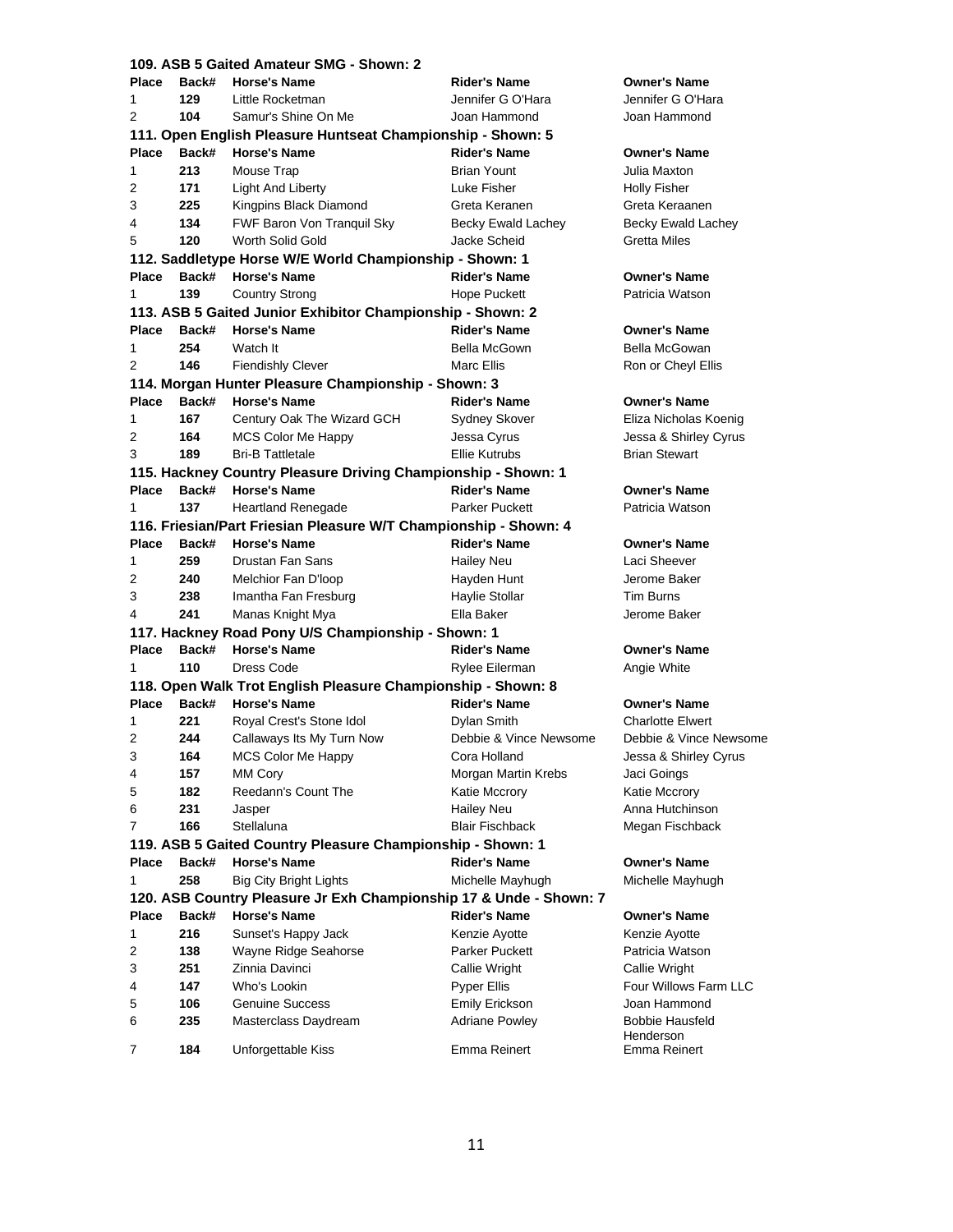|              |            | 122. Open English Saddleseat Pleasure Championship - Shown: 8      |                                 |                                           |
|--------------|------------|--------------------------------------------------------------------|---------------------------------|-------------------------------------------|
| <b>Place</b> | Back#      | <b>Horse's Name</b>                                                | <b>Rider's Name</b>             | <b>Owner's Name</b>                       |
| 1            | 219        | Monningtons Oscar Del La                                           | Heather Krug                    | Heather Krug                              |
| 2            | 122        | Django Jive                                                        | Jennifer Gillen                 | Jennifer Gillen                           |
| 3            | 216        | Sunset's Happy Jack                                                | Kenzie Ayotte                   | Kenzie Ayotte                             |
| 4            | 141        | Jewels And Jazz                                                    | Parker Puckett                  | <b>Parker Puckett</b>                     |
| 5            | 107        | Walterway's Unforseen                                              | Emily Erickson                  | Joan Hammond                              |
| 6            | 227        | Memories Jazz Queen                                                | Addison Lee                     | <b>Taylor Creek Stables</b>               |
| 7            | 190        | Say Anything                                                       | Erin Wilber                     | Erin Wilber                               |
| 8            | 233        | Hes Raising Cain                                                   | Will Campbell                   | <b>Bobbie Hausfeld</b><br>Henderson       |
|              |            | 123. Hackney Pony Show Pleasure Driving Championship - Shown: 3    |                                 |                                           |
| <b>Place</b> | Back#      | <b>Horse's Name</b>                                                | <b>Rider's Name</b>             | <b>Owner's Name</b>                       |
| 1            | 115        | Reedann's Liberace                                                 | Jackie Hawkes                   | Jackie Hawkes                             |
| 2            | 211        | Mama Cass                                                          | Addison Smith                   | Kristina Smith                            |
| 3            | 158        | Twin Willow's Washington                                           | Michelle Elliott                | Michelle Elliott                          |
|              |            | 124. ASB Show Pleasure Novice Rider Championship - Shown: 1        |                                 |                                           |
| Place        | Back#      | <b>Horse's Name</b>                                                | <b>Rider's Name</b>             | <b>Owner's Name</b>                       |
| 1            | 122        | Django Jive                                                        | Jennifer Gillen                 | Jennifer Gillen                           |
|              |            | 125. Friesian/Part Friesian English Pleasure WTC Champi - Shown: 1 |                                 |                                           |
| <b>Place</b> | Back#      | <b>Horse's Name</b>                                                | <b>Rider's Name</b>             | <b>Owner's Name</b>                       |
| 1            | 239        | Anastasia's Leopold Maximus                                        | Haylie Stollar                  | Kim & Deb Baker                           |
|              |            | 126. ASB Country Hunt Seat Pleasure Adult Championship - Shown: 6  |                                 |                                           |
| <b>Place</b> | Back#      | <b>Horse's Name</b>                                                | <b>Rider's Name</b>             | <b>Owner's Name</b>                       |
| 1            | 225        | Kingpins Black Diamond                                             | Greta Keranen                   | Greta Keraanen                            |
| 2<br>3       | 203<br>172 | Joshua Sam<br>Nirvana's Executive Order                            | <b>Emily Gruden</b>             | Katlin & Mary Kay Zimmerly                |
| 4            | 199        | Carriage Hill's Dancing On                                         | Amy Zielinski<br>Makayla Miller | Amy Zielinski<br>Maggie Mackintosh/Evelyn |
| 5            | 196        | On Pointe                                                          | Lexi Henderson                  | Tari Henderson                            |
| 6            | 186        | Make It A Double                                                   | Angie White                     | Alexa Finley                              |
|              |            | 127. ASB Park Horse FMT Amateur Championship - Shown: 3            |                                 |                                           |
| <b>Place</b> | Back#      | <b>Horse's Name</b>                                                | <b>Rider's Name</b>             | <b>Owner's Name</b>                       |
| 1            | 142        | Lipstick On Your Collar                                            | <b>Parker Puckett</b>           | <b>Parker Puckett</b>                     |
| 2            | 126        | Hartfelt Legacy                                                    | Katie Lindamood                 | Katie Lindamood                           |
| 3            | 193        | Pinekrests Born To Perform                                         | Michelle Quinn                  | Michelle Quinn                            |
|              |            | 128. ASB Country Hunter Pleasure Jr Ex Championship - Shown: 3     |                                 |                                           |
| <b>Place</b> | Back#      | <b>Horse's Name</b>                                                | <b>Rider's Name</b>             | <b>Owner's Name</b>                       |
| 1            | 186        | Make It A Double                                                   | Alexa Finley                    | Alexa Finley                              |
| 2            | 168        | Undalata's Saturday Night                                          | Meara Kent                      | Sarah Hinske                              |
| 3            | 170        | <b>Be Tempted</b>                                                  | Luke Fisher                     | Holly Fisher                              |
|              |            | 129.a ASB/Open Show Horse Prospect WT - Shown: 3                   |                                 |                                           |
| Place        | Back#      | <b>Horse's Name</b>                                                | <b>Rider's Name</b>             | <b>Owner's Name</b>                       |
| 1            | 220        | She's Spott On                                                     | Holly Armstrong                 | Heather Krug                              |
| 2            | 201        | Midori Heib                                                        | <b>Toby Grimme</b>              | <b>Toby Grimme</b>                        |
| 3            | 232        | <b>Bluesville Thrill</b>                                           | Ilana Menges                    | <b>Bobbie Hausfeld</b><br>Henderson       |
|              |            | 130. Parade Horse Championship - Shown: 2                          |                                 |                                           |
| <b>Place</b> | Back#      | <b>Horse's Name</b>                                                | <b>Rider's Name</b>             | <b>Owner's Name</b>                       |
| 1            | 159        | Orion's Belt                                                       | Colleen Martin                  | Colleen Martin                            |
| 2            | 157        | MM Cory                                                            | Jaci Goings                     | Jaci Goings                               |
|              |            | 132. ASB Show Pleasure Driving - Shown: 1                          |                                 |                                           |
| <b>Place</b> | Back#      | <b>Horse's Name</b>                                                | <b>Rider's Name</b>             | <b>Owner's Name</b>                       |
| 1            | 145        | Prince Joseph SLS                                                  | Linda Boxderfer                 | Jennifer Abel                             |
|              |            | 133. ASB 3 Gaited Jr ExhibitorChampionship                         |                                 |                                           |
| Place        | Back#      | <b>Horse's Name</b>                                                | <b>Rider's Name</b>             | <b>Owner's Name</b>                       |
| 1            | 214        | Rumore And Roses NKF                                               | Olivia Braswell                 | Olivia & Amy Braswell                     |
|              |            | 133. A ASB 3 GaitedAmateur Championship                            |                                 |                                           |
| 1            | 128        | Pyromanium                                                         | Martha Denton Faesi             | Martha Denton Faesi                       |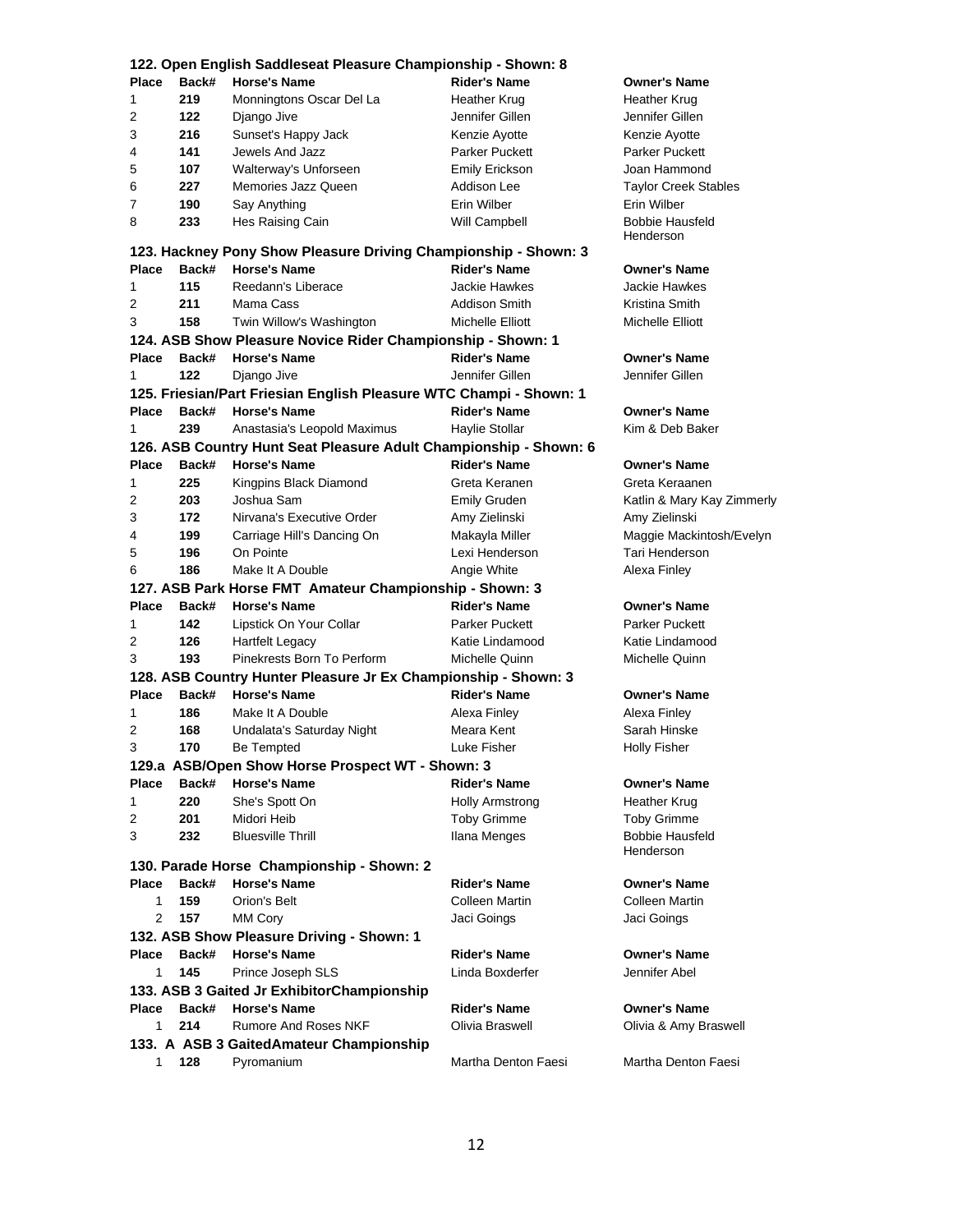| 134. ASB Show Pleasure Novice Horse Championship - Shown: 4        |       |                                                                  |                           |                                 |  |  |  |  |
|--------------------------------------------------------------------|-------|------------------------------------------------------------------|---------------------------|---------------------------------|--|--|--|--|
| Place                                                              | Back# | <b>Horse's Name</b>                                              | <b>Rider's Name</b>       | <b>Owner's Name</b>             |  |  |  |  |
| 1                                                                  | 206   | Selena Gomez                                                     | Shawn Stachowski          | Shawn Stachowski                |  |  |  |  |
| 2                                                                  | 224   | <b>That Moonglow</b>                                             | Elizabeth Hennessey       | Elizabeth & Christopher         |  |  |  |  |
| 3                                                                  | 163   | Sir Chirchill CC                                                 | Bella Layden              | Allyn Turner                    |  |  |  |  |
| 4                                                                  | 127   | My Boogie Nights                                                 | Emma Hudelson             | Emma Hudelson                   |  |  |  |  |
| 135. Open Western Pleasure Championship - Shown: 2                 |       |                                                                  |                           |                                 |  |  |  |  |
| Place                                                              | Back# | <b>Horse's Name</b>                                              | <b>Rider's Name</b>       | <b>Owner's Name</b>             |  |  |  |  |
| 1                                                                  | 209   | <b>Commanding Star Quest</b>                                     | Missy Warner Fleming      | Missy Warner Fleming            |  |  |  |  |
| 2                                                                  | 210   | <b>TMW Duramax</b>                                               | Meredith Rosier           | Missy Warner Fleming            |  |  |  |  |
| 136. Saddle Seat Equitation Championship 10 & Under W/T - Shown: 3 |       |                                                                  |                           |                                 |  |  |  |  |
| Place                                                              | Back# | <b>Horse's Name</b>                                              | <b>Rider's Name</b>       | Owner's Name                    |  |  |  |  |
| 1                                                                  | 161   | She's Delilah RAF                                                | Cora Holland              | Cora Holland                    |  |  |  |  |
| 2                                                                  | 257   | Ultimate Heir                                                    | Adriana Akers             | Carys Haughn                    |  |  |  |  |
| 3                                                                  | 185   | RWC Tia Margarita                                                | Kelsey Fortner            | Kelsey Fortner                  |  |  |  |  |
| 137. ASB Country Western Pleasure Championship - Shown: 6          |       |                                                                  |                           |                                 |  |  |  |  |
| Place                                                              | Back# | <b>Horse's Name</b>                                              | <b>Rider's Name</b>       | <b>Owner's Name</b>             |  |  |  |  |
| 1                                                                  | 204   | Arrington Cat                                                    | Makayla Miller            | Makayla Miller                  |  |  |  |  |
| 2                                                                  | 113   | <b>Unending Love</b>                                             | Brenna Trainer            | <b>Brianne Trainer</b>          |  |  |  |  |
| 3                                                                  | 215   | Keep The Vision                                                  | Corey Coovert             | Diana L Whitinger               |  |  |  |  |
| 4                                                                  | 249   | Undulatas Fashionista                                            | Ann Moro                  | Ann Moro                        |  |  |  |  |
| 5                                                                  | 156   | Southwind's Talladega                                            | Jaci Goings               | Jaci Goings                     |  |  |  |  |
| 6                                                                  | 152   | Gypsum                                                           | Kaitlynn Hollar           | Kaitlynn & Megan Williams       |  |  |  |  |
|                                                                    |       | 138. ASB Park Pleasure Driving Championship - Shown: 3           |                           |                                 |  |  |  |  |
| <b>Place</b>                                                       | Back# | <b>Horse's Name</b>                                              | <b>Rider's Name</b>       | <b>Owner's Name</b>             |  |  |  |  |
| 1                                                                  | 243   | <b>MBA'S Amstel</b>                                              | Lori Uretta               | Emily Walden                    |  |  |  |  |
| 2                                                                  | 136   | <b>Stonecroft Tanqueray</b>                                      | John Warner               | Patricia Watson                 |  |  |  |  |
| 3                                                                  | 155   | Preacher Man                                                     | Casie Phipps              | Cassie Phipps                   |  |  |  |  |
|                                                                    |       | 140. ASB 5 Gaited Show Pleasure Championship - Shown: 7          |                           |                                 |  |  |  |  |
| Place                                                              | Back# | <b>Horse's Name</b>                                              | <b>Rider's Name</b>       | <b>Owner's Name</b>             |  |  |  |  |
| 1                                                                  | 212   | I See You                                                        | Paula Shew                | Paula Shew                      |  |  |  |  |
| 2                                                                  | 246   | <b>Everlasting Memories</b>                                      | Mary Brooks               | Kathleen Ross Scalpetti         |  |  |  |  |
| 3                                                                  | 123   | CC Uncommon Courage                                              | Marianne Gauger           | Marianne Gauger                 |  |  |  |  |
| 4                                                                  | 125   | Start The Game                                                   | Katie Lindamood           | Katie Lindamood                 |  |  |  |  |
| 5                                                                  | 192   | Undalata's GQ                                                    | Michelle Quinn            | Michelle Quinn                  |  |  |  |  |
| 6                                                                  | 230   | Sydneys Divine Elegance                                          | <b>Hailey Neu</b>         | <b>Bobbie Hausfeld</b>          |  |  |  |  |
|                                                                    |       |                                                                  |                           | Henderson                       |  |  |  |  |
| 7                                                                  | 250   | Seraphs Wonder Annie                                             | Michelle Mayhugh          | Evelyn Mayhugh                  |  |  |  |  |
|                                                                    |       | 141. ASB Country Pleasure Driving Championship - Shown: 3        |                           |                                 |  |  |  |  |
| Place                                                              | Back# | <b>Horse's Name</b>                                              | <b>Rider's Name</b>       | <b>Owner's Name</b>             |  |  |  |  |
| 1                                                                  | 175   | Callaway's Here Comes The                                        | <b>Margaret Tikes</b>     | Diana L Whitinger               |  |  |  |  |
| 2                                                                  | 165   | Sir Smokey Robinson                                              | <b>Jackie Roberts</b>     | Jackie Roberts                  |  |  |  |  |
| 3                                                                  | 139   | <b>Country Strong</b>                                            | Hope Puckett              | Patricia Watson                 |  |  |  |  |
| 142. Hackney Roadster Pony Jr Exh/ Amateur Championship - Shown: 2 |       |                                                                  |                           |                                 |  |  |  |  |
| <b>Place</b>                                                       | Back# | <b>Horse's Name</b>                                              | <b>Rider's Name</b>       | <b>Owner's Name</b>             |  |  |  |  |
| 1                                                                  | 236   | <b>Heartland Melissa</b>                                         | Will Campbell             | Bobbie Hausfeld                 |  |  |  |  |
|                                                                    |       |                                                                  |                           | Henderson                       |  |  |  |  |
| 2                                                                  | 111   | Crown Royal's Make It A                                          | Angie White               | Angie White                     |  |  |  |  |
|                                                                    |       | 143. ASB Show Pleasure Jr Exh Championship 17 & Under - Shown: 6 |                           |                                 |  |  |  |  |
| Place                                                              | Back# | <b>Horse's Name</b>                                              | <b>Rider's Name</b>       | <b>Owner's Name</b>             |  |  |  |  |
| 1                                                                  | 198   | <b>Promised Asset</b>                                            | <b>Maddie Macallister</b> | <b>Heather MacAllister</b>      |  |  |  |  |
| 2                                                                  | 207   | Callaways Desi Blue                                              | Jimmy Stachowski          | Shawn Stachowski                |  |  |  |  |
| 3                                                                  | 183   | Wildbria's Blaze Of Glory                                        | Kalli Laird               | Kelsey Fortner                  |  |  |  |  |
| 4                                                                  | 245   | Kalanamas Mr All American                                        | Geneva Bane               | Lori Uretta                     |  |  |  |  |
| 5                                                                  | 255   | Seamus Honey                                                     | Lizzie Crandall           | Tim Crandall/Lauren<br>Crandill |  |  |  |  |
| 6                                                                  | 163   | Sir Chirchill CC                                                 | Bella Layden              | Allyn Turner                    |  |  |  |  |
| 144. ASB 5 Gaited Grand Championship - Shown: 1                    |       |                                                                  |                           |                                 |  |  |  |  |
| Place                                                              | Back# | <b>Horse's Name</b>                                              | <b>Rider's Name</b>       | Owner's Name                    |  |  |  |  |
| 1                                                                  | 223   | <b>Undalata's Sweet Emotion</b>                                  | Cassisy Dolby             | Mackenzie Newton                |  |  |  |  |
|                                                                    |       |                                                                  |                           |                                 |  |  |  |  |